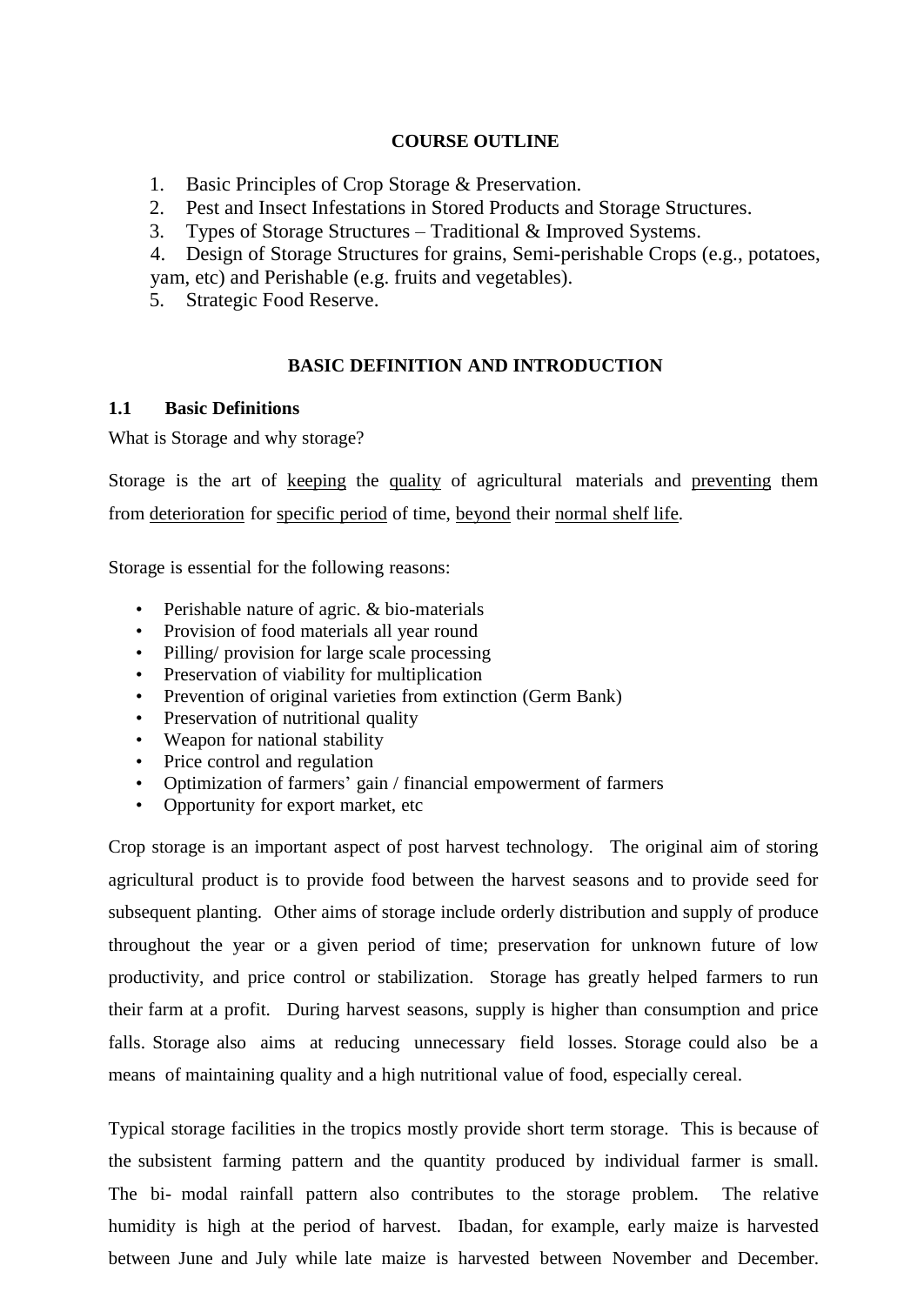The relative humidity during these periods is between  $72 - 84\%$  while the environmental temperature is between  $26\text{-}30\text{°C}$ . These climate conditions are not adequate for the traditional method of storage practiced by most farmers.

# **1.2 Nature of Agric./ Bio-materials in Relation to Storage**

Agric./ bio-material have the following characteristics/ nature in relation to storage:

- Living organism
- Moisture rich
- Ripening process
- Bio degradable
- Hygroscopic: Shrinkage and swelling occur

# **2.0 CLASSIFICATIONS OF THE TYPES STORAGE**

Classification of storage types can be based on the following factors:

- Duration of Storage
- Size or Scale of Storage
- Principle of Storage

### **2.1 Classification Based on Duration of Storage**

Storage systems are classified in terms of duration of storage as:

- Short Term Storage
- Medium Term Storage
- Long Term Storage

Stored products in short term storage mostly do not last beyond 6 months. Highly perishable products (such as egg, meat, fish and dairy products) are naturally stored for short term. High loss of quality is associated with highly perishable crops in this storage except controlled systems are used.

Medium term storage involves keeping the quality of stored products without appreciable deteriorations for up to 12 months. The quality of such stored products may not be guaranteed after 18 months. Long term storage can guarantee the quality of stored products beyond 5 years. Germ banks and some storage systems are known to preserve viability and proximate characteristics of stored materials for decades.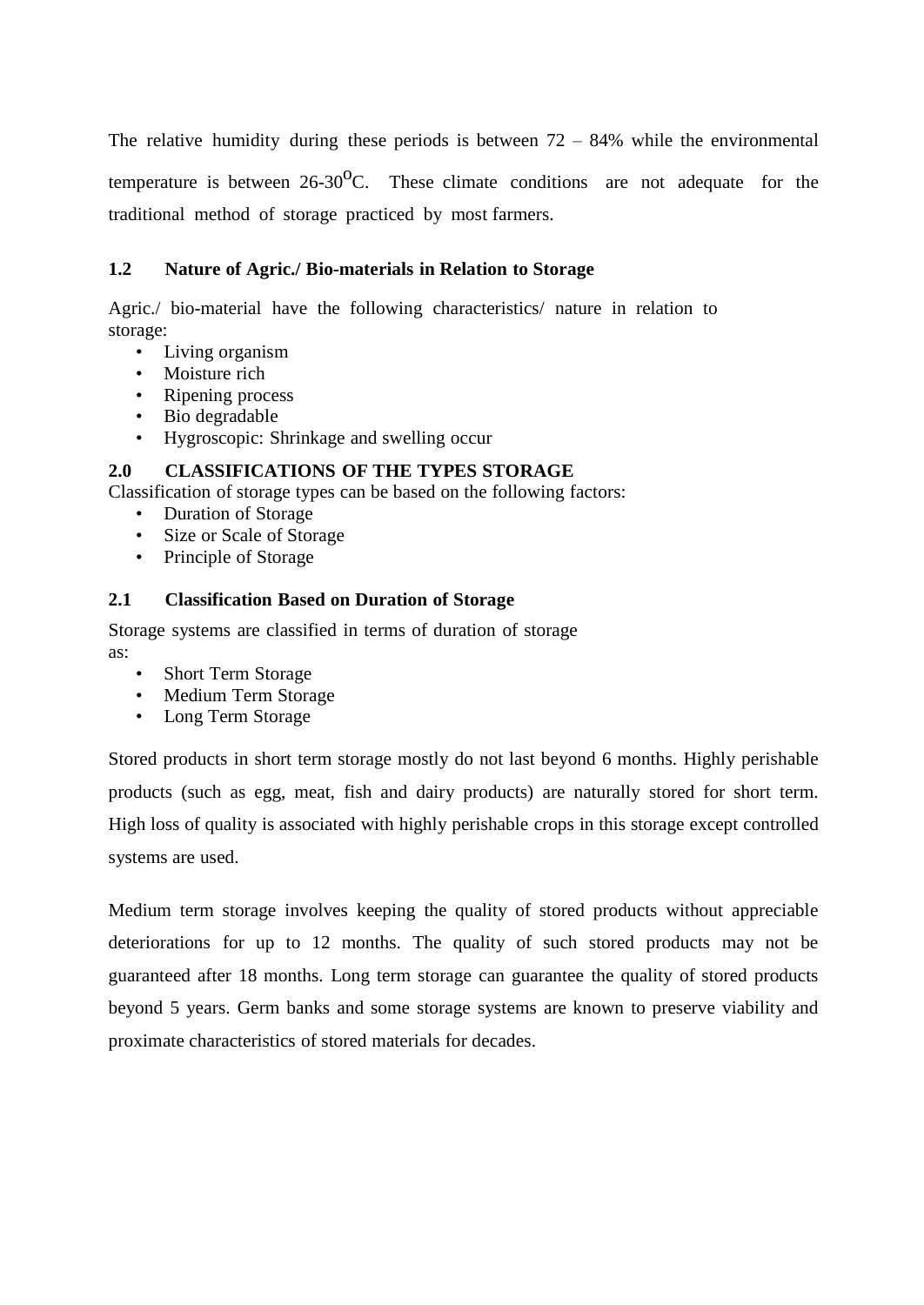### **2.2 Classification Based on scale of Storage**

Storage systems are classified in terms of size or scale of storage as:

- Small Scale Storage
- Medium Scale Storage
- Large Scale Storage

Small scale storage systems have capacity for up to 1 ton, but not beyond. They are mostly used at domestic and peasant levels. They are associated with peasant farmers with small farm holdings. Medium scale storage can accommodate up to a hundred tons of stored products. Most of such storage systems are in the capacity range of  $2 - 50$  tons, with very few having capacity beyond 50 tons. Some are used in breweries for temporary storage of spent grains. Large scale storage can accommodated stored material in 100s and1000s of tons. It is used either for temporary or permanent storage of very large quantity of various products. It has a very high initial cost but eventually reduces overall unit cost of production.

### **2.3 Classification Based on Principle of Operation of the Storage System**

Storage systems can be classified in terms of principle of operation. These include:

- Physical Storage
- Chemical Storage
- Biological Storage

Physical storage utilizes physical principles to achieve storage and preservation the quality of stored products. The physical environment (in terms of moisture content, temperature and relative humidity) within the storage system is mostly controlled or manipulated to retard the activities of agents of deterioration or prevent deterioration. Example include cold storage and controlled environment.

Chemical storage utilizes chemicals to stop or retard the activities of agents of deterioration. The use of chemicals such as wax, atelic, or phosphosene dust or tablet to prevent respiration or insect infestation in stored produce are examples. Some chemicals are however poisonous and their uses must be highly monitored, e.g. phosphosene.

Biological storage utilizes biological agents, especially micro organism, to stop or retard the activities of agents of deterioration or enhance the shelf life of stored products. This is a very good area of the application of bio-technology in agriculture.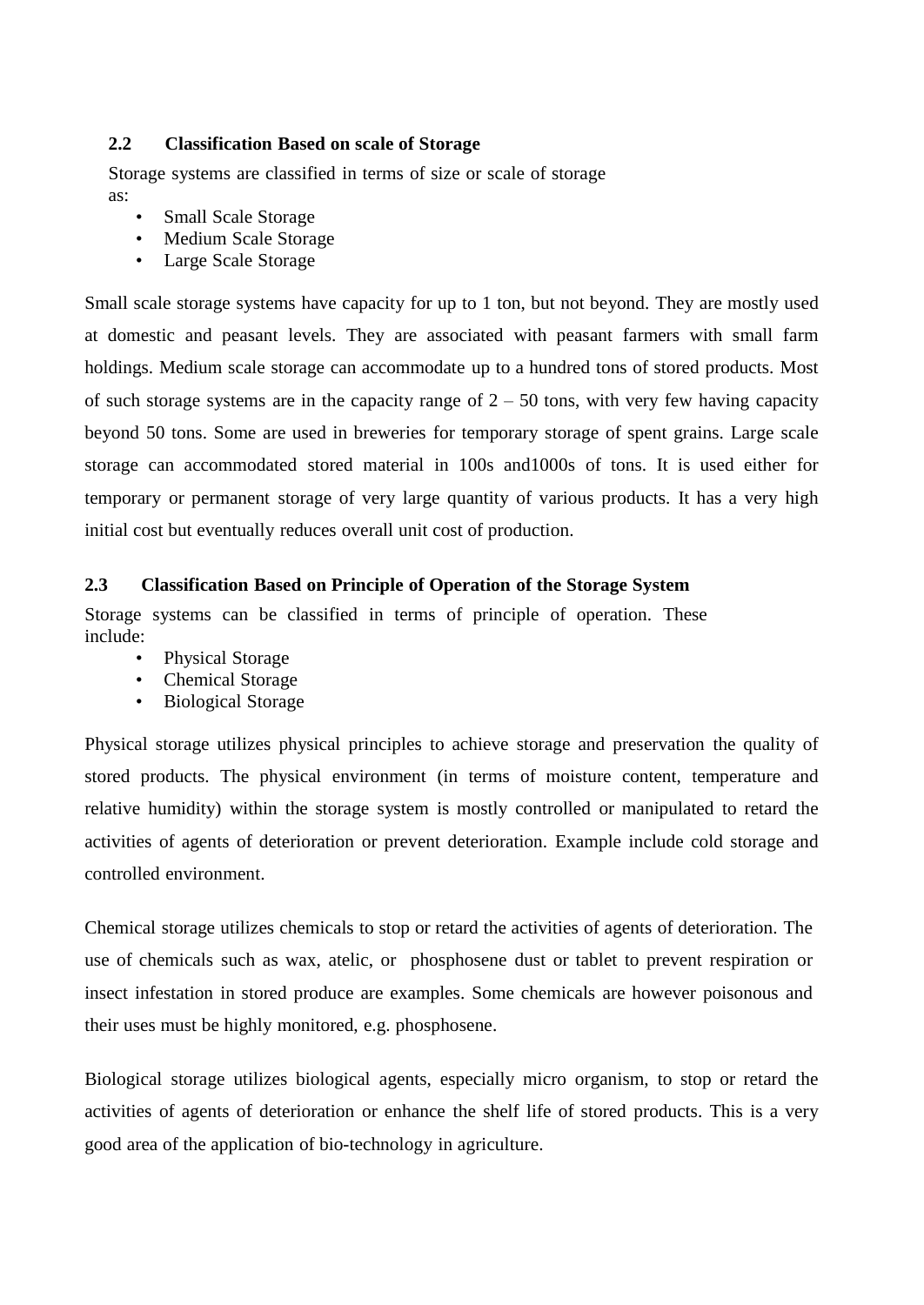### **STORAGE STRUCTURES**

The facilities that house stored materials for the purpose of preserving their qualities are called storage structures. The selection of storage structures depend on the production level, cultural practices, and the climatic conditions. Broadly, storage structures are classified as:

• Traditional Structures: Small sized and short term with high level of infestation. They are mostly made of unrefined local materials

• Modern Structures: Mostly large capacity and long term with better regulation of the storage environment. They are made of improved and refined materials

### **Traditional Storage Structures**

These are devices used mostly for short term and small scale storage. Occasionally they include some medium term and medium scale storage devices. They require low level of scientific knowledge to construct, operate and maintain. They are mostly made of unrefined local materials. More than three-quarters of the agricultural output of African smallholder farmers is kept at village level for local use and stored using traditional methods. Storage at the household level offers several advantages:

-It stores food close to the majority consumer

-It gives farmers easy access to their assets and facilitates sale transactions

-It does away with transport and handling costs and eliminates losses which occur at this level.

-It serves as a source of information regarding the supply of grain on the market which informs production decisions. If the household storage is still full when farming preparations are underway, this might signal that there is still an oversupply of the type of grain on the market. An informed farmer may reduce his acreage from the over supplied grain to another crop.

The type of foodstuff and the size of the crop to be stored determine the design and capacity of these facilities. Farmers store their crops either outside, suspended or on platforms, or in granaries, or even inside their homes.

Traditional storage structures include:

- Aerial storage
- Storage on the ground
- Domestic structures
- Rhombus
- Traditional Crib
- Barn
- Shelf
- Pit/ Underground Storage, etc.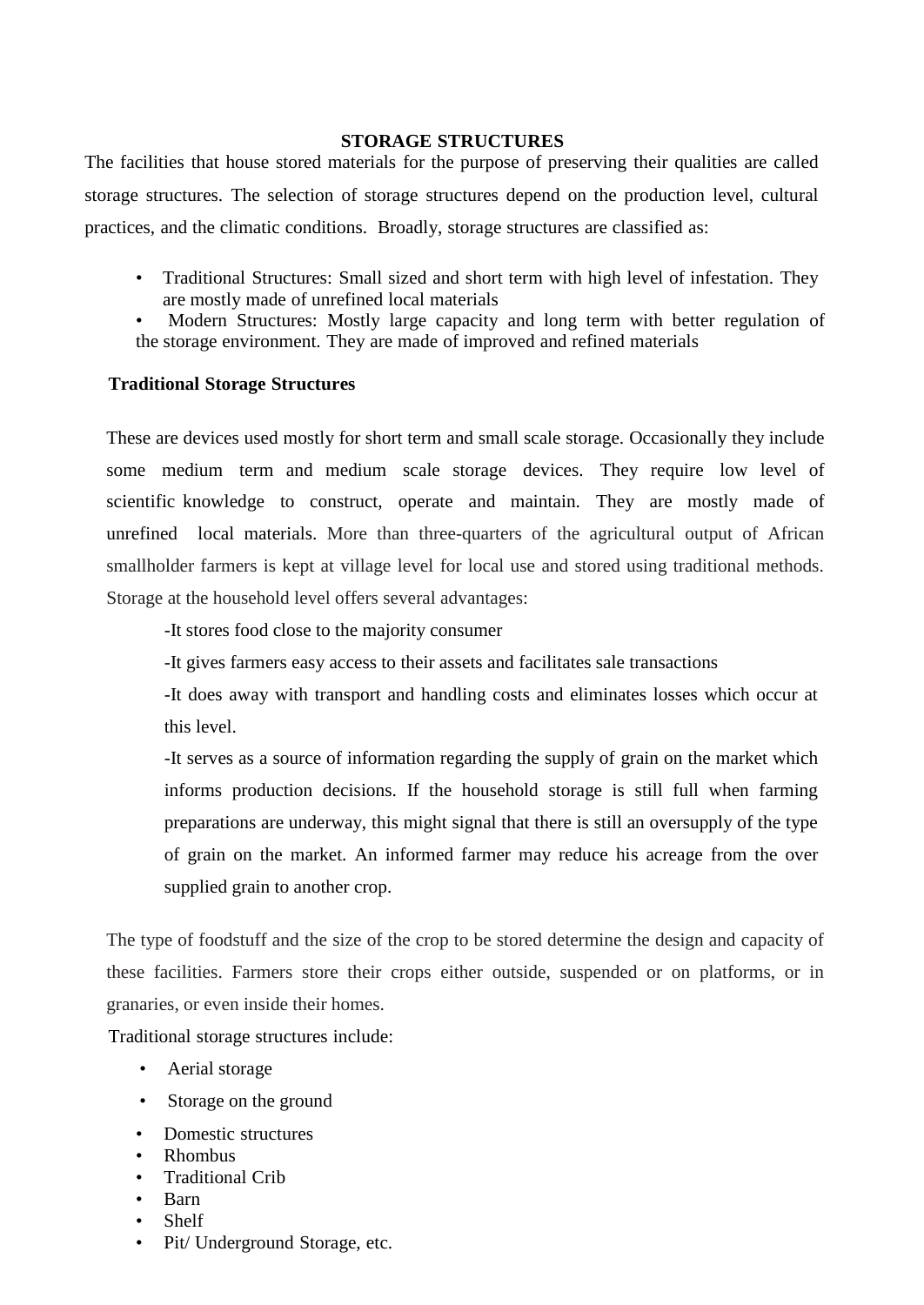#### **Aerial storage**

Unshelled maize cobs and other unthreshed cereals are suspended in bunches or sheaves, using rope or plant material, under eaves, from the branches of trees or the top poles driven into the ground. The grain dries in the air and the sun until it is needed by the farmer for consumption or marketing. The disadvantage is that the grain is exposed to the environment and pests.

#### **Storage on the ground**

This is for temporary storage, following on immediately from harvesting and lasting only a few days, either because the farmer had not had time to bring in what he has harvested or because he wants to let it dry in this manner for a while when there is no prospect of rain. Storage on the ground is not efficient and not good in tropical areas because of the high incidence of damp. If a farmer uses this method the grain should be placed on a tarpaulin

#### **Platforms**

The practice of gathering harvested crops at strategic locations on the field while the harvesting operation is in progress and for such gatherings to be conveyed eventually to the central farm store either at the end of the daily or entire harvest operation is a common practice with peasant agriculture. To further reduce the moisture content of the harvested produce for effective storage, the small produce pilings scattered all over the field were often left in place for weeks before being collected to the central farm store. While this method partially helped in reducing the moisture content of the produce especially those at the top layer, it was found that the bottom layer increased in moisture content due to rising ground moisture. The produce was also attacked by termites and other insects while rodents had easy access to it. Because the field was even bushy, some of such gatherings were forgotten. A platform consists essentially of a number of relatively straight poles laid horizontally on a series of upright posts. If the platform is constructed inside a building, it may be raised just 35 - 40 cm above ground level to facilitate cleaning and inspection. Platforms in the open may be raised at least 1 meter above ground. Platforms are usually rectangular in shape, but circular or polygonal platforms are common in some countries. Grain is stored on platforms in heaps, in woven baskets or in bags. In humid countries fires may be lit under elevated platforms, to dry the produce and deter insects or other pests. Instead of being horizontal and flat, the platform may be conical in shape; conical platforms are pointed at the bottom and are up to 3 meters in diameter. Such platforms facilitate drying because of their funnel shape.

At the top they consist of a frame of horizontal poles which is square, circular or polygonal in shape, against which the timbers which form the cone rest. These timbers meet at the bottom on a wide central supporting post.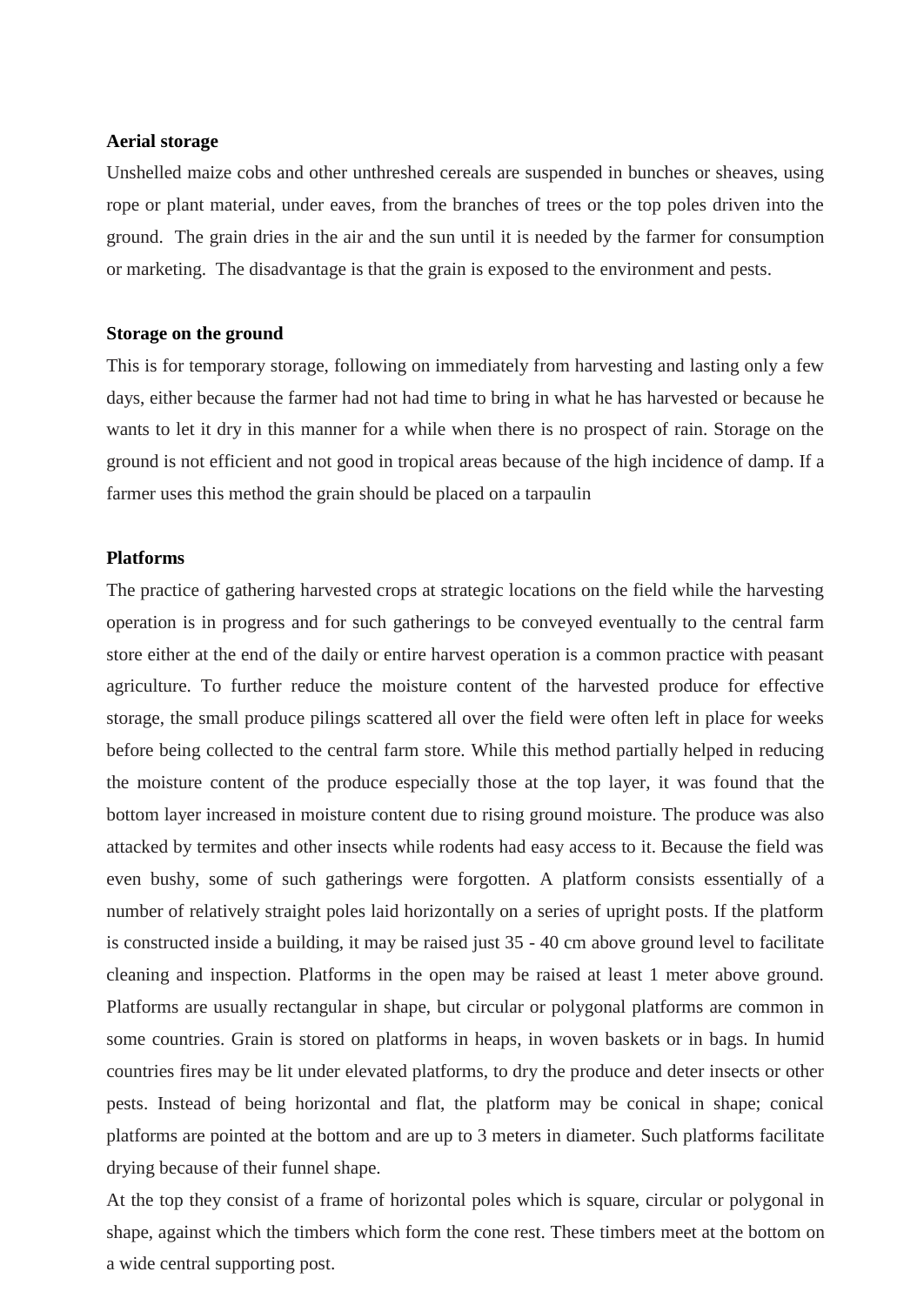#### **Dwellings**

Unthreshed cereals are commonly stored under the roof of dwellings, hanging from the roof timbers or spread out on a grid above the fire, the heat and smoke ensuring that the insects are deterred. These grain reserves are intended for day to day consumption because they are within easy reach and safe from theft and pests.

#### **Domestic structures**

This is the family level storage practiced in household. Some of the facilities used for domestic storage include guards, tin, box, basket, jute bag, polythene bag, and earthen pot, plastic or metal containers. It is advisable to cover the tin used for domestic storage of grains. The open end of polythene bag should also be tied. This is to ensure air-tight. Oxygen circulation is minimized and this retards the activities of insects. Products stored in domestic structures are preserved with powdered pepper. It is not advisable to store domestic food stuff with chemicals.

They are used at household and peasant levels for the storage of grain. Earthen pots are equally used for storage of fruits such as orange. Though small scale and short term in nature, they are very effective if used under air tight conditions. Items stored in these systems are locally preserved with wood or bone ash or powdered pepper

#### **Rhumbus & Traditional Crib**

These are used for grain storage, mostly materials in cob. Rhombus is mostly used in Northern Nigeria while the traditional crib is used in South Western and Eastern Nigeria. Rhombus is cylindrical in shape while crib has rectangular shape. They are made of palm font leaf, clay, tree stem and bamboo. The raised floor could be supported on wooden columns, columns made from mud or stones and the objective is to protect the structure from ground moisture and surface run-off form rain water. Major disadvantages are moisture build as a result of rain, and micro organism infestation. Sometimes coal or wood heat is introduced at the lower base to ensure drying. They are mostly made of local materials such as palm frond, raffia leaf, bamboo, clay, straw and grass. Grains stored in traditional storage structures are not properly protected from rain. Micro-organism infestation is common in the traditional storage. On the basis of material of construction, rhumbu are often grouped into two. The first group is the dried earth rhumbu. These consist of a bin resting on large stones and covered with a thatched roof. The wall of the bin is made either of dried earth or a mixture of earth and grass, or plant stems and covered with mud plaster. They could be covered with thatch to prevent rain erosion. The second type consists of a platform raised on wood or stones which supports a container often covered with a thatched roof. The container is made of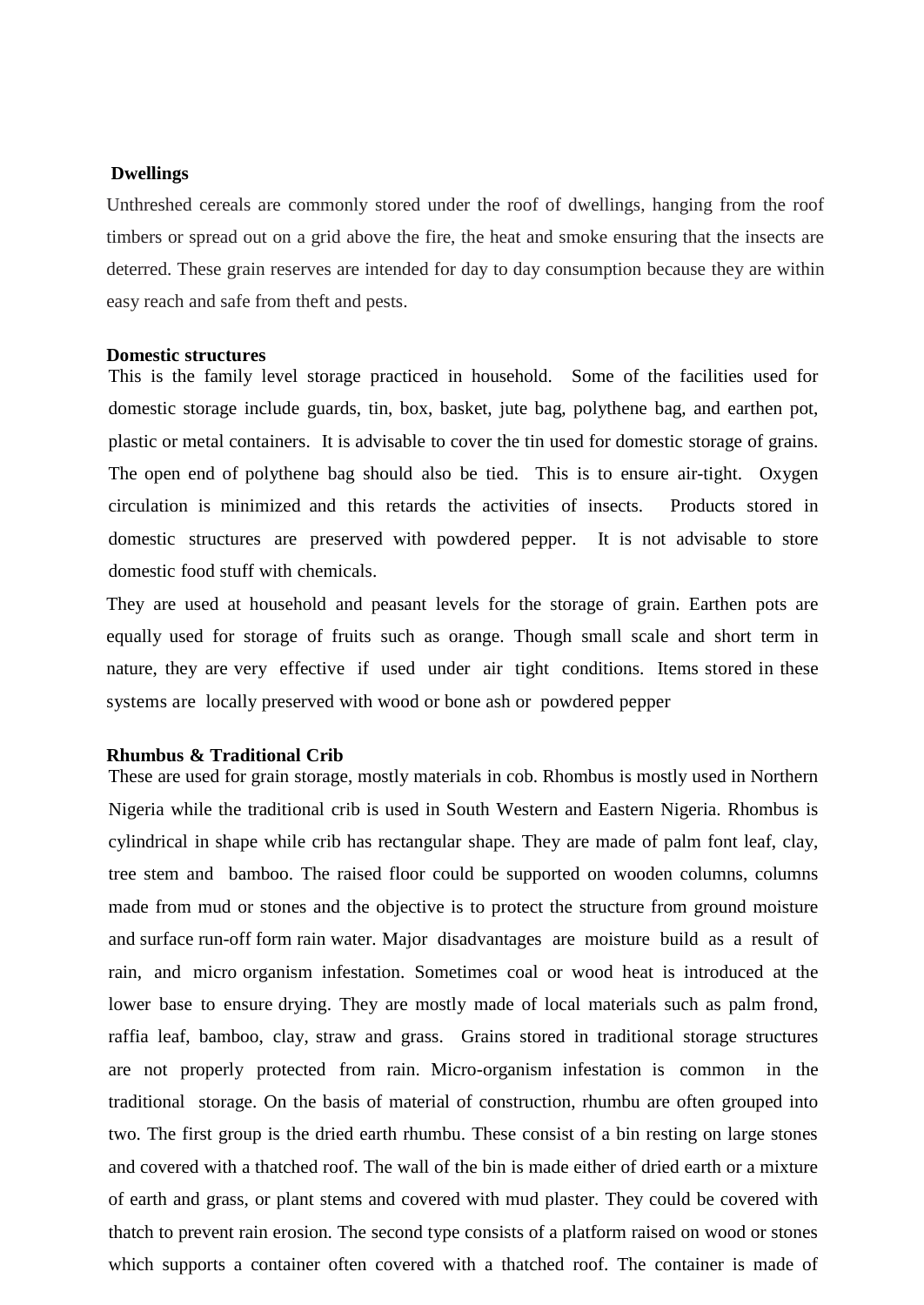various plant materials such as grass matting and cereal stems, or a mixture of straw and animal dung. The floor could be made of wood or wood plastered with mud. The rhumbu is both an on-farm and village storage structure. It can be used to store grains and legumes such as maize, guinea corn and cowpea. One or more openings are usually provided for loading and unloading. It is mainly used in relatively dry environment and in places where grass and animal dung are available for its construction.

Drying rate is also retarded in the traditional storage. A distinct improvement on platforms, a crib has ventilated sides made of bamboo grass stalks or even wire netting. It should face such a way that the prevailing winds blow perpendicular to the length.

In humid countries where grain cannot be dried adequately prior to storage and needs to be kept well aerated during the storage period, traditional granaries (cribs) are usually constructed entirely out of plant materials. This includes timber, reeds and bamboo which provide good ventilation. Storage cribs made of wood and chicken-wire have been accepted by some farmers while others do not use it because the sides made of chicken wire made the contents visible and were easy to steal from. The crib is basically a rectangular shaped enclosed structure elevated between 0.5m to 1.0m above the natural ground and supported on columns, the purpose of which is to guide against ground moisture, aid ventilation and protect the stored produce from insects and rodents. This protection against rodents is further enhanced by attaching rodents' guards which are inverted funnel-shaped metals on the supporting columns of the crib.



**Plate 1:** A rhumbu and a traditional crib with maize stored in bags In bamboo cribs, the supporting columns or poles, the floors and walls are made of bamboo while the wall could be covered with palm leaves occasionally. The roof is thatched with raffia or palm leaves or any other straw material. The supporting poles and floors of the wooden cribs are made from well treated wooden beams and columns. The roof could either be of corrugated iron sheet or wood while the walls are made of wire netting and wooden strips. The metal cribs are the most expensive and durable of all the types of cribs. The poles. Floor and roofing are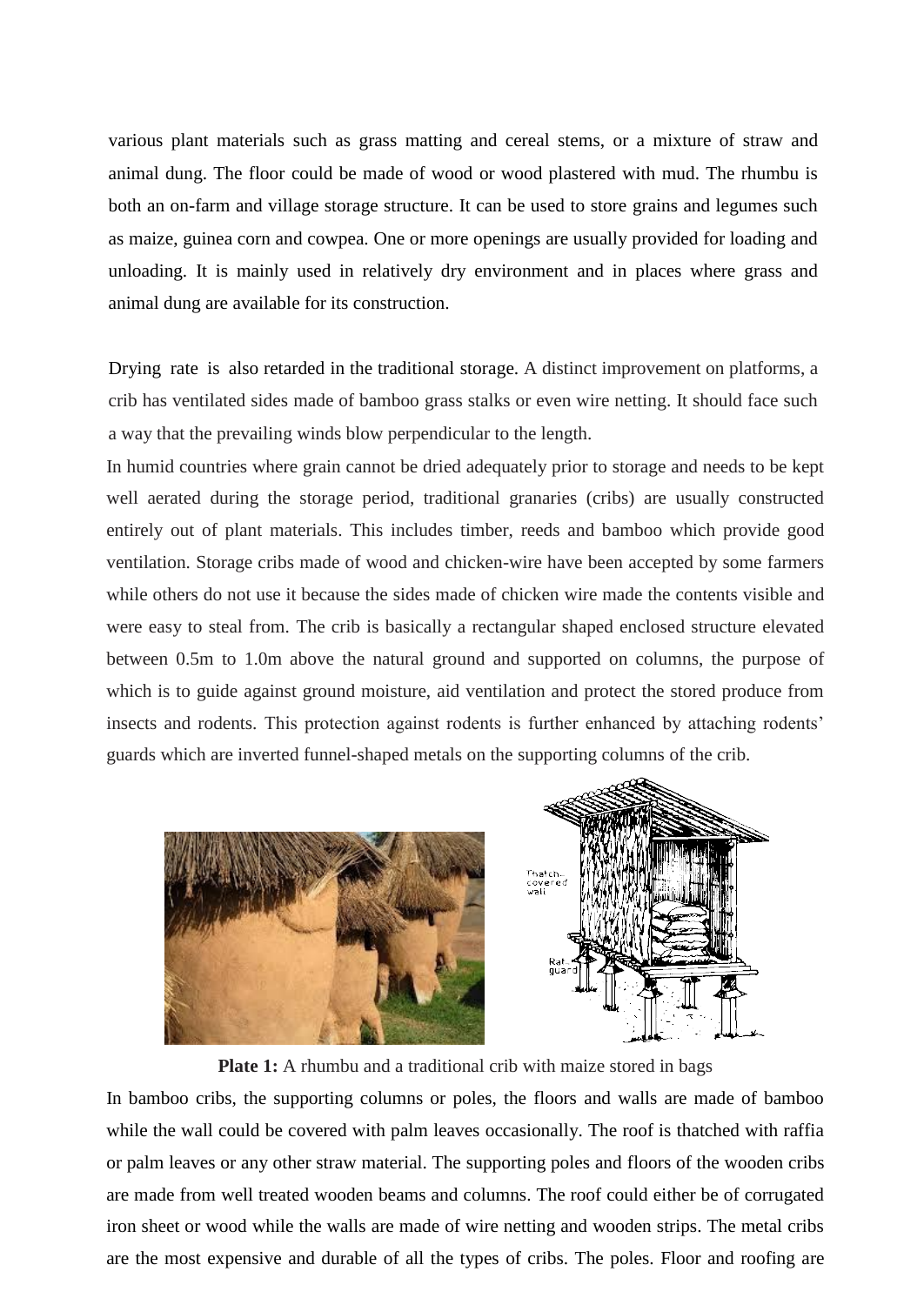made from metals. The roofing cover is corrugated iron sheets while the walls are made of wire mesh and metal strips adequately fastened together. The crib performs double functions as a drier and a storage structure. To effectively perform the drying function, the length side is usually oriented in a direction perpendicular to the direction of the main winds. It is often referred to as the farmers' companion because it enables the farmers to harvest their produce early and at high moisture content thereby releasing the land for second cropping. The crib also enables the farmers to spend their time doing other jobs while the crops dry gradually in the crib to be shelled or threshed later at a more convenient time.

In the design, construction and utilization of a crib, the following factors should be considered;

- The crib must have adequate strength to be self supporting and to hold material both during loading and while in storage.
- It must have adequate strength to resist other external liveloads such as those from wind, snow etc.
- There must be adequate ventilation to ensure effective drying since that is a primary reason for the popularity of the structure among small scale farmers.
- It should be reasonable in cots of acquisition by taking into account the poor economy of most farming communities especially in the developing countries.
- In many occasions the loading and unloading is manually done. Appropriate accessories such as loading steps must be available for ease of these operations.
- While the exposure of the structure and its content to the natural weather condition is desirable, the stored produce must be protected from direct rain and snow.
- The contents of the crib are a food source for rodents and insects. The structure should offer protection against these agents of food spoilage and losses.

The crib was originally used for the storage of maize but at present, the use has been extended to include virtually all other crops.

### **Barn, Shelf and Pit**

The traditional yam barn is basically a framework of vertically arranged wooden poles, each pole measuring between 2 – 4 metres in heights. The poles are arranged at about 50cm apart and may be held together by more rigid horizontal wooden sticks for stability. The spacing between the columns is selected such that when the tubers are put in place, they form a closed wall but with a provision made for entrance. Yam tubers are fastened individually to the poles by means of strings or other local cordage materials such as raffia. The shape of the barn could be circular or rectangular depending on the owner's interest. Shades are always provided for the barn using spear grass, palm fronds and leaves, raffia palm or banana leaves. The materials for the barn construction are usually gottten from the immediate environment and the skill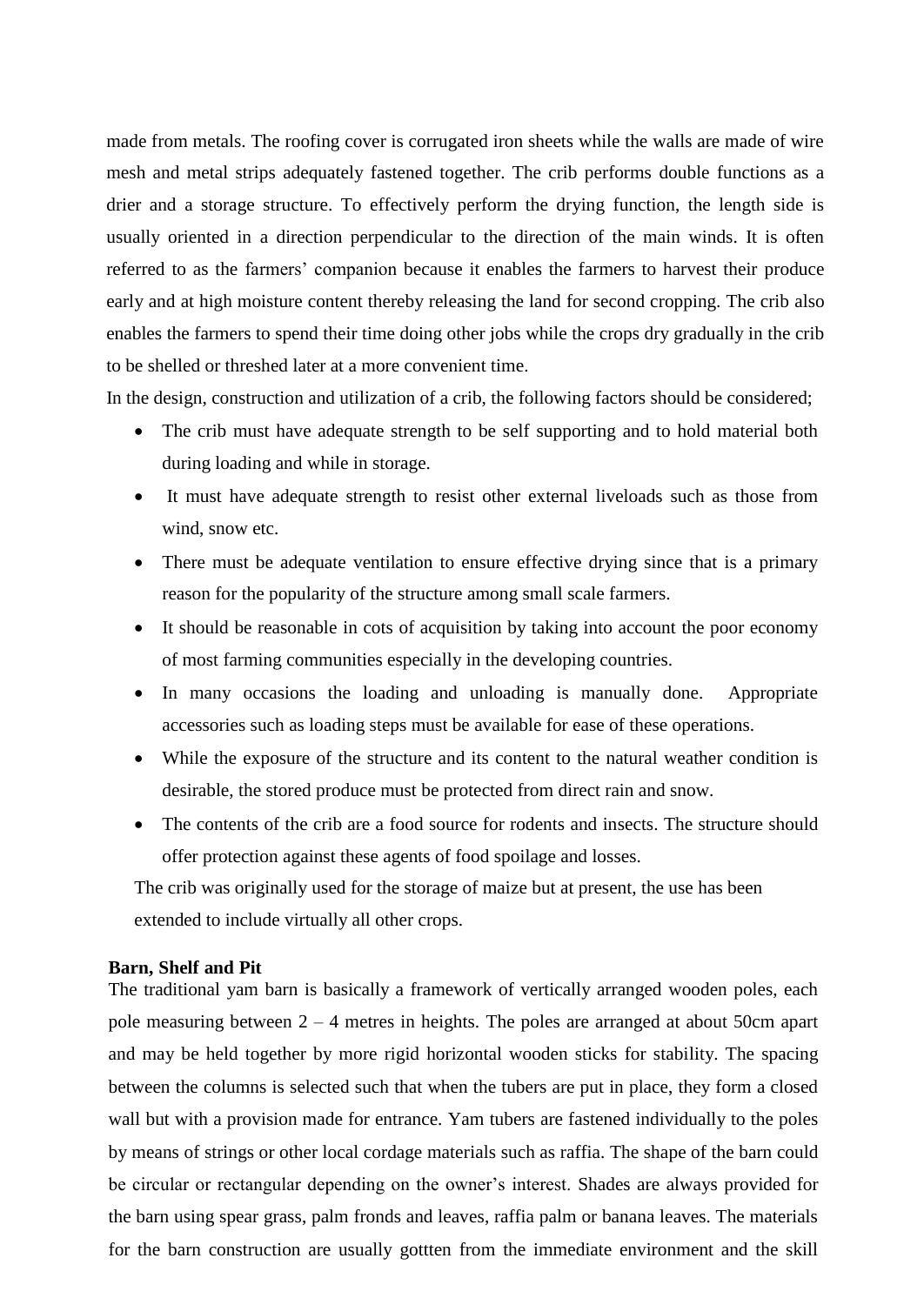needed for construction and placement of the tubers is simple. In some situations, the shaded enclosure within the barns provides a good storage environment and yam tubers are placed on the floors. These are mostly used for root and tuber crops. Barn and shelf could be suitable for onion & carrot. Barn, shelf and pit are recommended for cassava, yam and cocoyam. They are affected by environmental conditions.

Pit/ underground structure is the commonest storage recommended for root crops such as cassava and yam tuber. The walls of the pit are lined with nylon or straw. The products are properly packed in the pit and insulated from each other with saw dust. Pit storage conserves the moisture of stored product. It is advisable to store cassava in the pit with its stem. Bruised tubers and cassava must not be stored in pit. Tuber crops are highly perishable. Underground storage is therefore a short-term.

(a) Site Selection – as an underground store, efforts must be made to reduce the amount of moisture from any source that could come in contact with the stored produce. This is often achieved by locating the pits in well drained places and areas where the water table is low such as hill tops and slopes. They perform best in regions of relatively light rainfall. The soil on which the pit is located must be stable to guide against caving-in and land subsidence. The soil should be free of termites, nematodes and other soil residing micro and macro-organisms which attack and destroy the produce in the store.

(b) Construction – The shape of the pit could be circular, rectangular, oval or flask shaped depending on individual interest and the crop to be stored. The shape, dimensions and hence the capacity of the pit are often based on local expertise, rather on rigorous engineering calculations:

(1)The construction involves the excavation and removal of soil from the proposed pit location. The sides of the pit could be vertical or sloped depending on the soil stability and the shape desired.

(2)The walls and floor of the pit are treated with non-toxic chemicals as protection against insects and other soil residing organisms. This treatment is important even if there is no sign of the presence of any insects at the construction stage, the produce to be stored later would provide a good host to which insects would be attracted. The chemical must be thoroughly sprayed all over the floor and walls and in sufficient quantity to ensure adequate penetration into the soil.

(3)The floor and walls of the pit are then lined with a suitable material which could be straw, mats , plastic sheets and bags, concrete and bitumen, stones, bricks, gravels and wood to prevent the walls from caving in. The use of plastic materials, bitumen and concrete result in moisture-tight pits and excludes ground moisture entry, inhibit the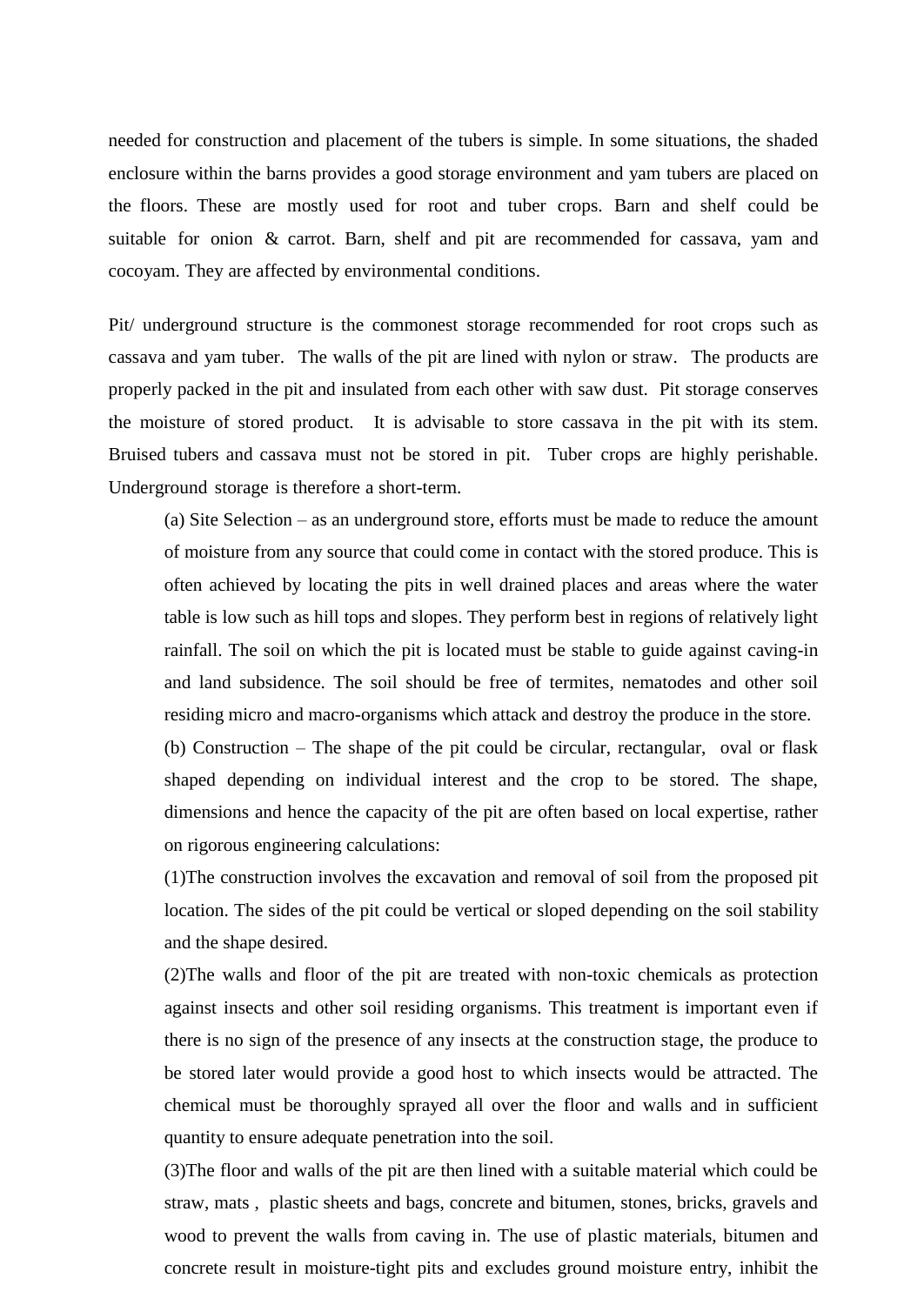penetration of micro organism into the produce storred. The use of straw however does not provide moisture tight structure.

(4)The construction of the pit is concluded with a dwarf wall around it to direct away surface runoff and a shed against water.

(c) Methods of use – the method of use depends on the crop to be stored. For grains, the produce is filled in as a single layer or batch, but for tubers, the produce is arranged in layers which are alternated with layers of straw. When the structure has been filled to capacity, a layer of straw is spread over the produce and then covered with earth. The benefits of the underground pits are that the temperature variation is very low, the low level of oxygen restricts insects infestation, the technology of construction is simple, it is cheap as the skill required for construction and management is often available in the locality and there is no risk of pilferage or fire. Among the demerits is the possibility of stored products being infested with pests such as rats and rodents which bore their holes through the soil

Shelf is an improved storage for root crops. Root crops could be stored on shelf for a longer time, though moisture loss is much. Shelf is mostly made of wood or metal. Individual shelf has up to 5 rows. The rows must not be overloaded and proper air circulation must be ensured. Shelf could also be adapted for the storage of onion.





**Plate 2:** Yam barns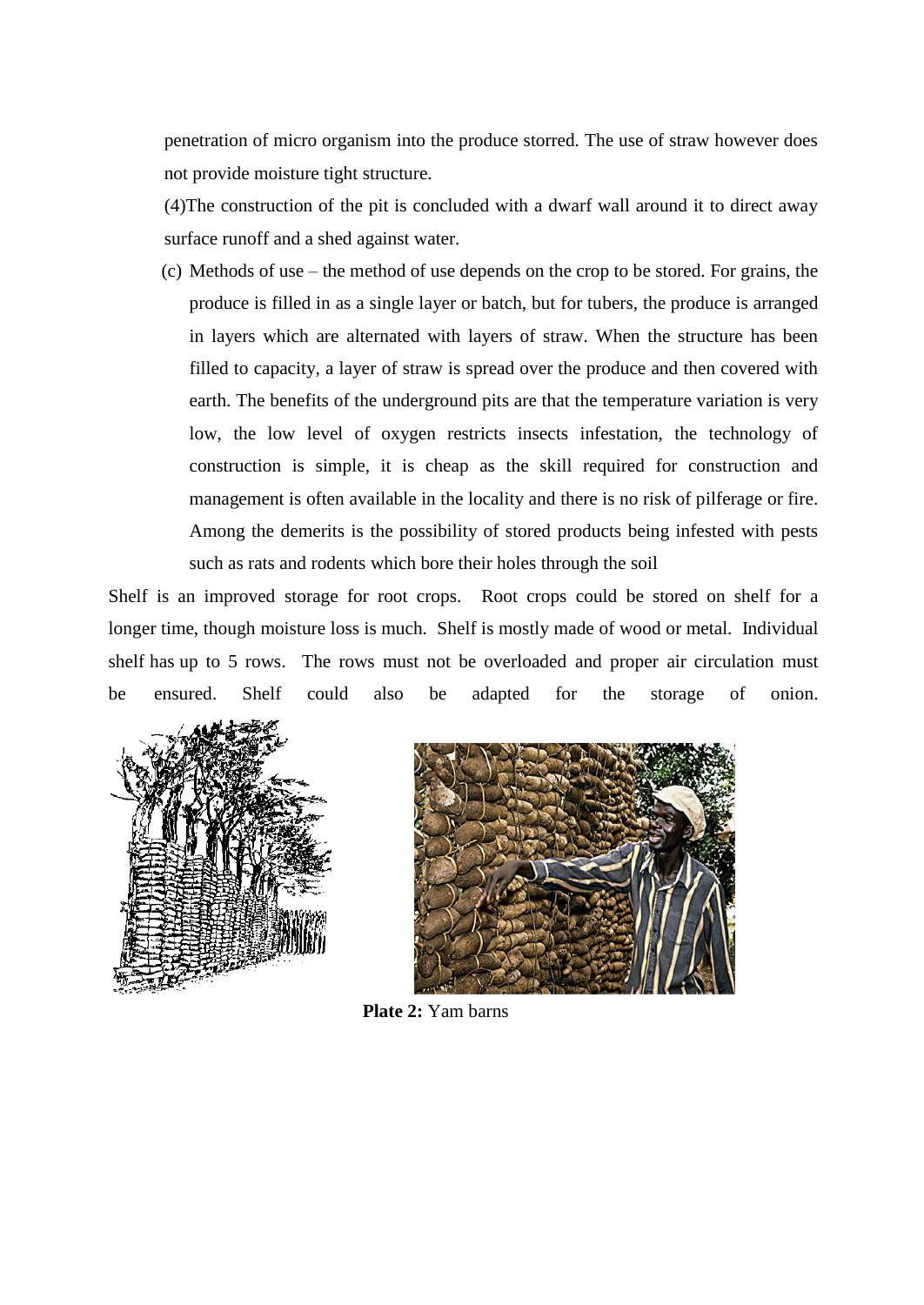

**Plate 3:** Yam Shelf



**Plate 4:** Pit Storage

# **Modern Storage Structures**

Modern storage structures are mostly used for medium or long term and medium or large

scale storage.

These include:

- Improved crib
- Ware house
- Silo/ Bin
- Controlled atmosphere storage system
- Refrigeration
- Cold storage
- Evaporative coolant system (ECS)
- Hermetic and nitrogen storage systems

### **Improved Crib**

Improved crib storage has recently grained research interest because of its potentials. The traditional crib storage has been improved. We have the conventional crib storage made of improved material such as sawn wood, iron, wire mesh, galvanized sheet, plastic roof and treated bamboo. The conventional crib has adequate aeration, retarded mould growth and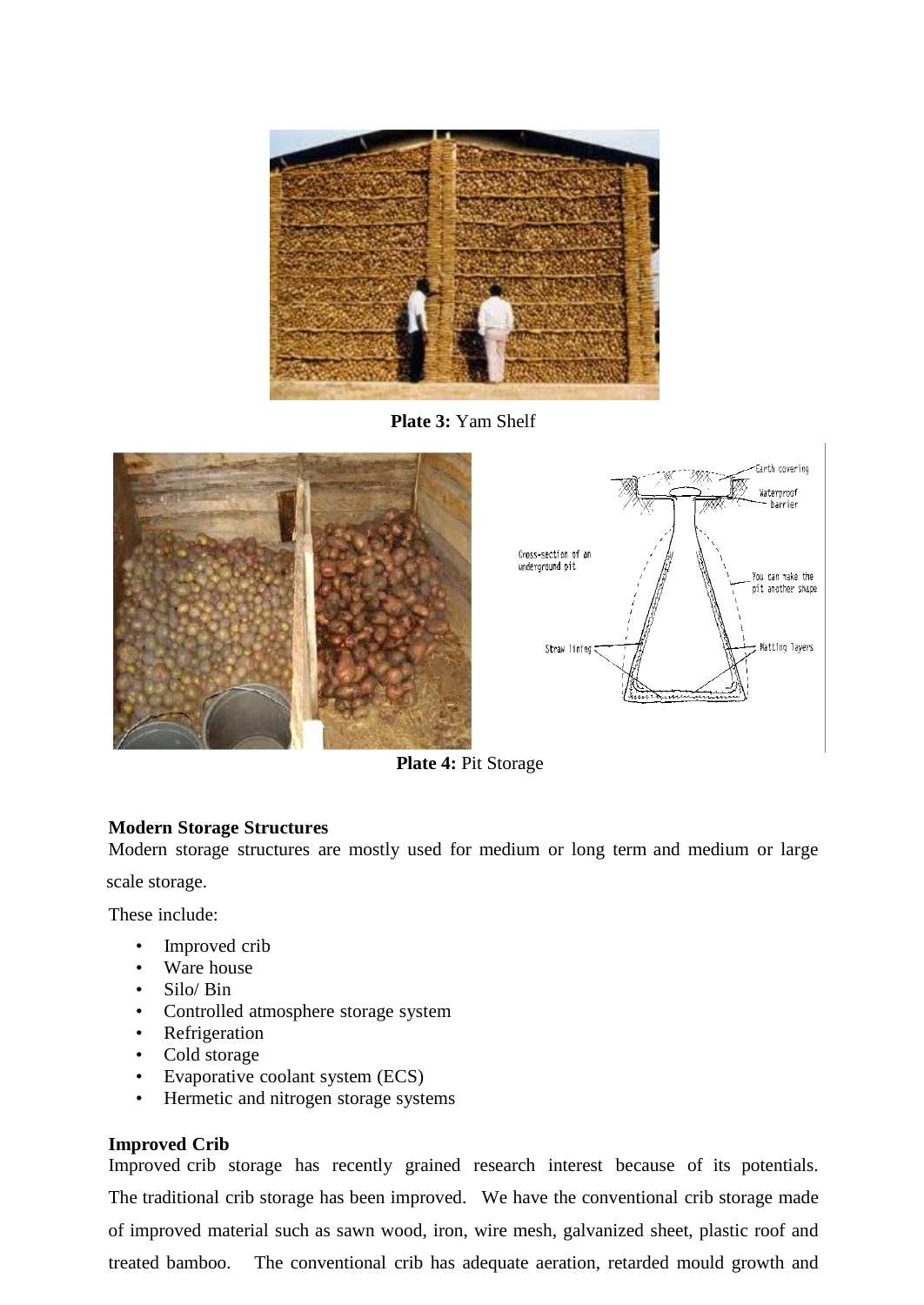insect infestation and the roof considerably protects stored crop from direct rainfall. Conventional cribs have increased capacity and could store up to 15 tons of cob maize. It is therefore, used for medium scale storage. The long side of the crib should face the windward direction for proper aeration. However, the performance of the conventional crib is not optimal during the raining season. This is because it is exposed and the performance is affected by the climatic conditions. Improved crib structure is an improvement over the traditional crib in terms of design, capacity, construction material and performance. It has upgraded the traditional crib to medium scale storage. Each unit can accommodate 10-20 tons. An improvement over the conventional crib storage is the 'In-bin' crib. The storage chamber of the In-bin crib is not directly exposed. It is enclosed in a metal bin. This crib utilizes a suction fan to ensure adequate air circulation. This crib is known to prevent product from being contaminated with dust and particulate material. Moisture build is also reduced during the raining season. This crib is however still experimental. However, it has not being commercialized.

#### **Warehouse**

Ware house is used for medium but mostly large scale storage for bagged or pilled/ bulk products such as grains, flour, etc. Wooden pallets are used for staking. Material handling and ventilation equipments are essential. Prevention of roof leakage and water infiltration through the floor are most essential. Water proof materials are used for flooring & proper drainage important.

Bagged products are normally stored in the warehouse. Occasionally, bulk materials are also stored in the warehouse. Modern warehouse are provided with material handling equipment especially when bulk materials are stored. Leaking roofs and cracked walls must not be allowed in warehouse. Bagged product are properly stacked on wooden platforms. Effective spacing requirement for warehouse storage is  $1.7\text{m}^3$  for one ton of grains. However, some allowances should be provided for stacks (platforms) and ventilation. Some warehouses are provided with aerators. The floor of warehouse must be well above the ground level to prevent flooding and a solid foundation must be provided. Water proof materials could be constituents of the foundation. This is to prevent water seepage. The floor should be provided with a proper drainage.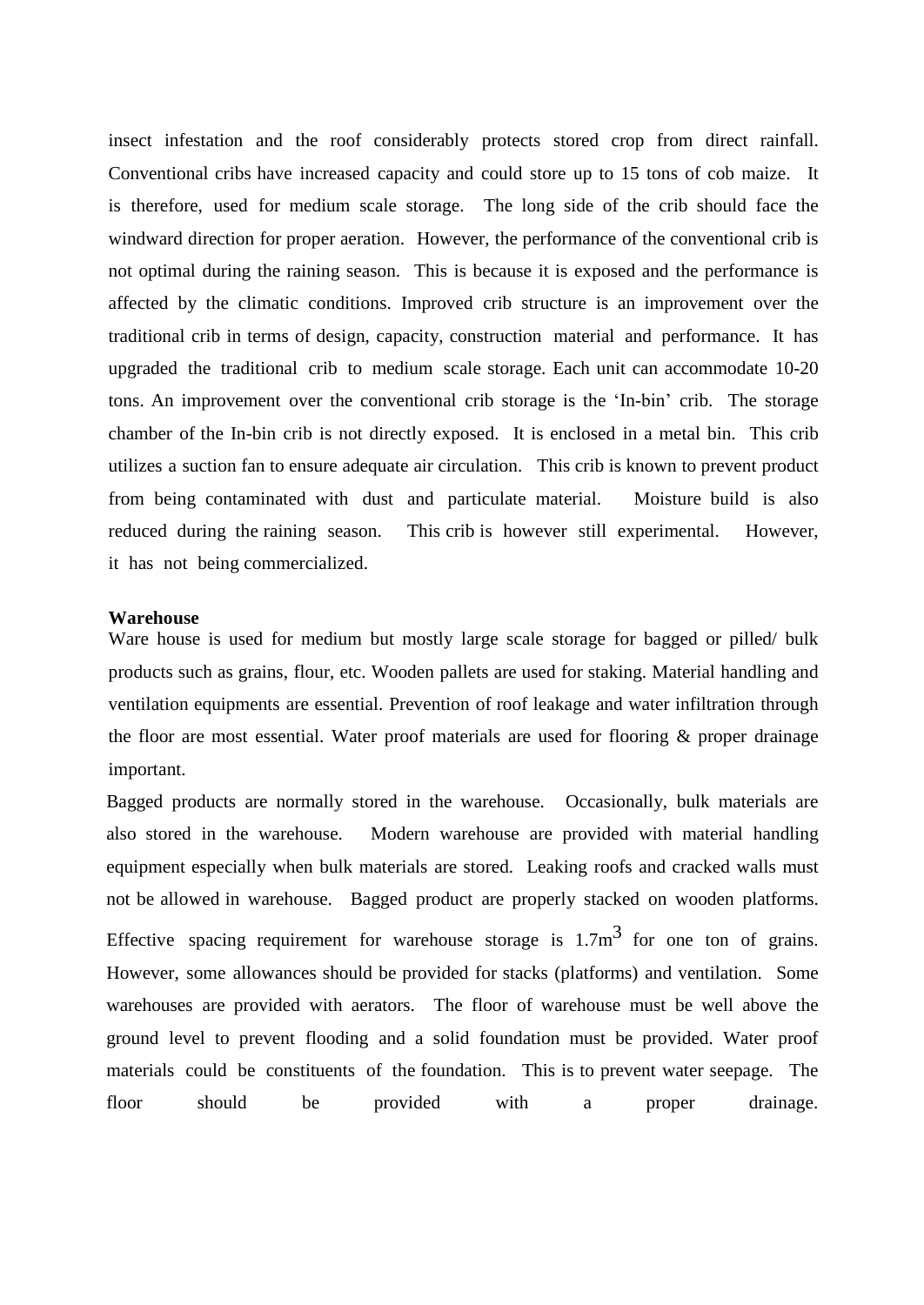

#### **Plate 5:** Modern Warehouse

Where farmers come together in formal groups they often consider establishing communal stores that are managed by a trained store manager. The individual farmers can consolidate their stocks ready for the market by delivering to the communal store. This arrangement may be the better option for small holder farmers who do not have the capital to put up own stores, have limitations of land available for the store or do not know how to store commodity well for extended periods of time. These stores work extremely well as bulking centers where large traders come and pickup truck loads of commodity (preferably of the same quality) at one time. The advantage to the big buyer is the reduction in the cost of buying through multiple aggregate traders with their multiplied handling costs.

Some of the basic factors to taken into consideration in warehouse design and construction includes:

- The site where the building is located must be well drained and not subjected to flooding. A swampy location will not only encourage the penetration of ground moisture into the stored produce but the soil bearing capacity would be reduced as the moisture content increases and there is a tendency towards failure.
- The floor in addition should be made moisture proof by incorporating a moisture barrier in the foundation layer before putting the final concrete.
- The wall should be plastered smooth and devoid of any crack where insects may hibernate or hide.
- The doors and windows should be tight fitting to provide partially air-tight condition for fumigation purposes which may be required from time to time. Such tight fitting condition will also help to control the entry of rodents.
- The roof should b leak proof to prevent the entry of rain water into the store.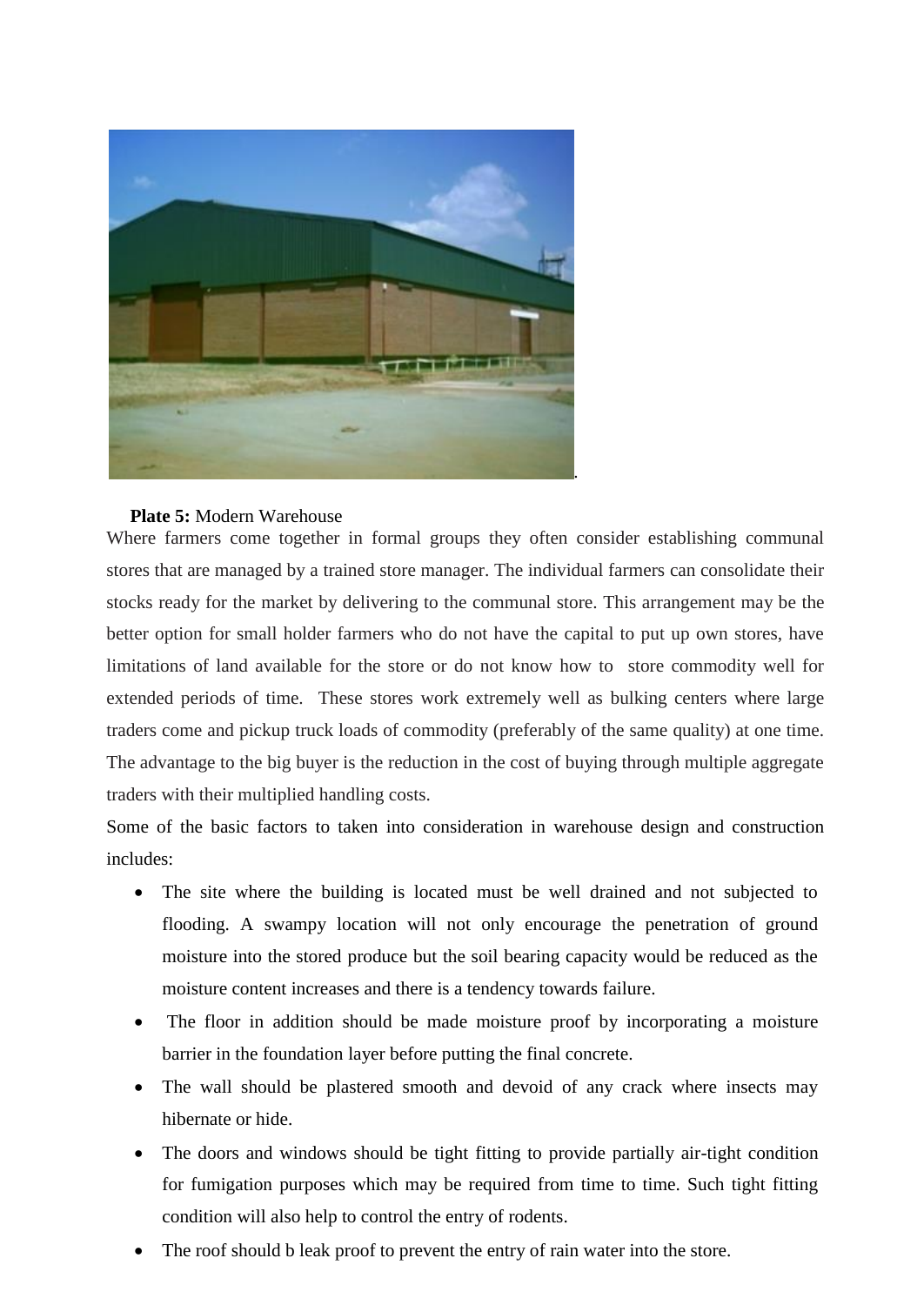The eaves should be completely sealed such that they do not provide avenue for entry by birds and rodents.

Space Requirement of a warehouse : Usually a warehouse is used to store grains in bags and stacked on pallets. The space requirement in a warehouse can be established using the following procedures:

- Determine the number of bags using the relationship between the total amount of grains to be stored and the weight of one bag.
- Decide on the number of bags per pallet, and this will give the total number of pallets.
- Determine the dimension of a pallet which will depend on the dimension of the bag.
- Decide on the arrangement of the pallets and the spacing between them, the spacings between the walls and those pallets nearest to the walls in both the length and width directions.
- The height of the pile or stack will determine the height of the wall after makng provision for head space to aid ventilation.

### **Silo/ Bin**

Silo is a cylindrically shaped structure used for bulk storage of shelled grains in large scale and for long term. Moisture migration and condensation are major problems of silo. Hence, the need for accessories such as material handling and drying equipments. Design, operation and maintenance of silo require high level of skill & technicalities.

Silo is used for bulk grain storage. It is used as a large scale and long term storage. Silo is known to effectively store grains in the temperate regions for decades. Most silos are cylindrical in shape and constructed of metal, aluminum, rubber or concrete. Moisture migration and moisture condensation are the major problems militating against the use of silo storage in the tropics. Approaches to solve these problems include the provision of auger agitator and dryer; using of nitrogen atmosphere, airtight, and the introduction of insulations. Material handling equipments are accessories to silo storage. Silo is very costly. Some of them are monitored by computers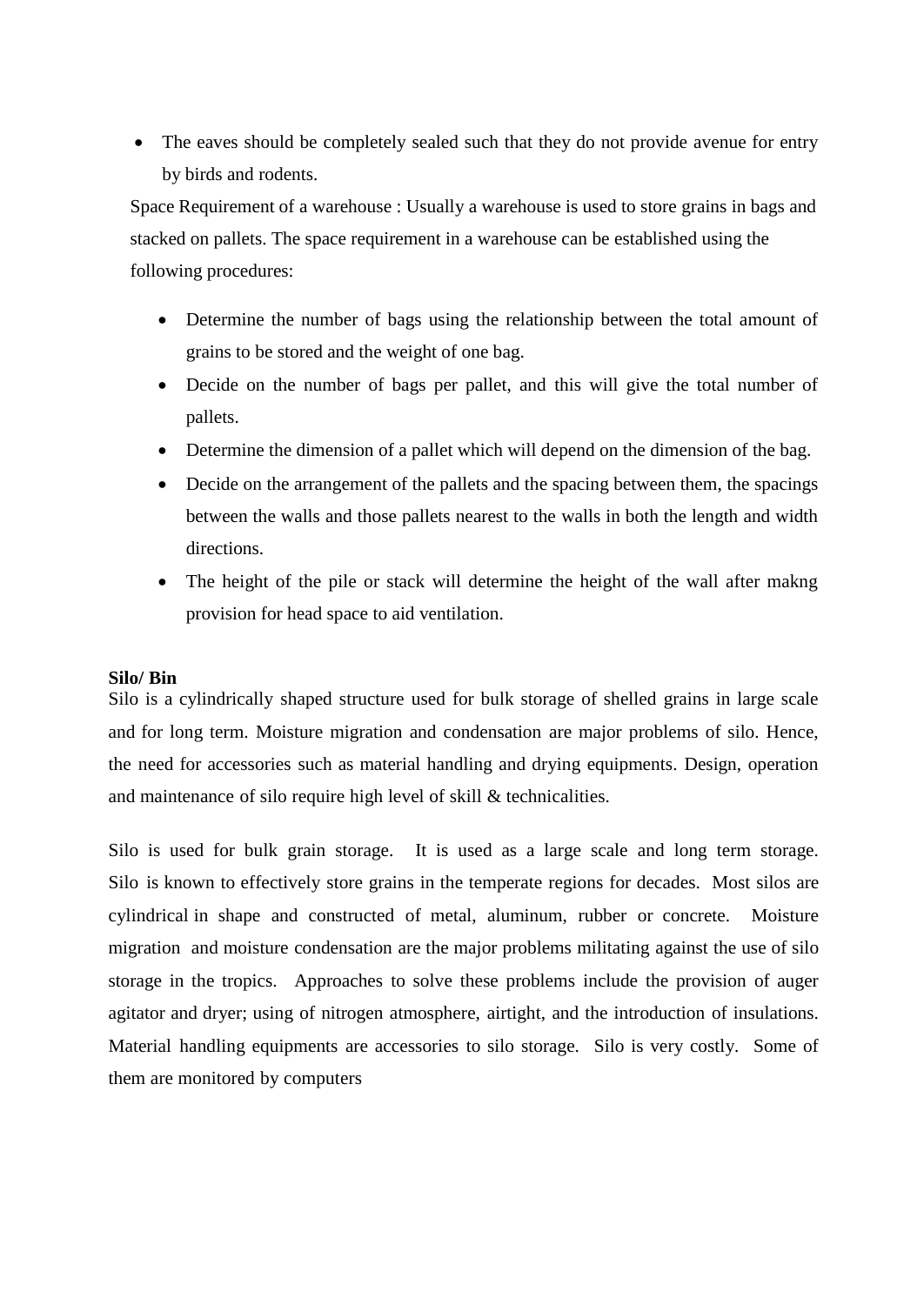

### **Plate 6:** Silos

Silos are an efficient method of storing grain; bulk grain takes less space and can be handled mechanically reducing bagging and handling costs. Recycling grain in silos helps through aeration to reduce potential increases in grain There are different types of silos of various sizes for storing grain in bulk. Bolted corrugated steel silo models are becoming popular in most grain producing countries because they are effective and relatively cheap. The disadvantage of bulk facilities is that in the case of underutilization they cannot be used for other activities.

# **5.2.3.1 Factors Considered in Silo Design**

In designing storage bin the following factors must be given careful consideration:

- i. System capacity
- ii. Location and orientation of bin
- iii. Handling method and equipments
- iv. Structural requirements

(i) System Capacity: It is necessary to know the tonnage or capacity of the system.

It is therefore, required to know the quantity of grain to be stored and the number of bins to be used. The farmer should decide either to have a single bin with a large capacity or have several small bins. In most cases the advantages of using smaller bins override the use of single bin. Grains can be changed from one bin to the other to prevent caking and deterioration. The use of smaller bins provides flexibility and future adaptations.

### (ii) Location and Orientation of Bin

This has a major influence on the efficiency of the system. The location will depend on the end use of the stored grains. Location of bin should be done such that excessive handling is minimized. Bins should be installed or constructed on solid foundations. The site must be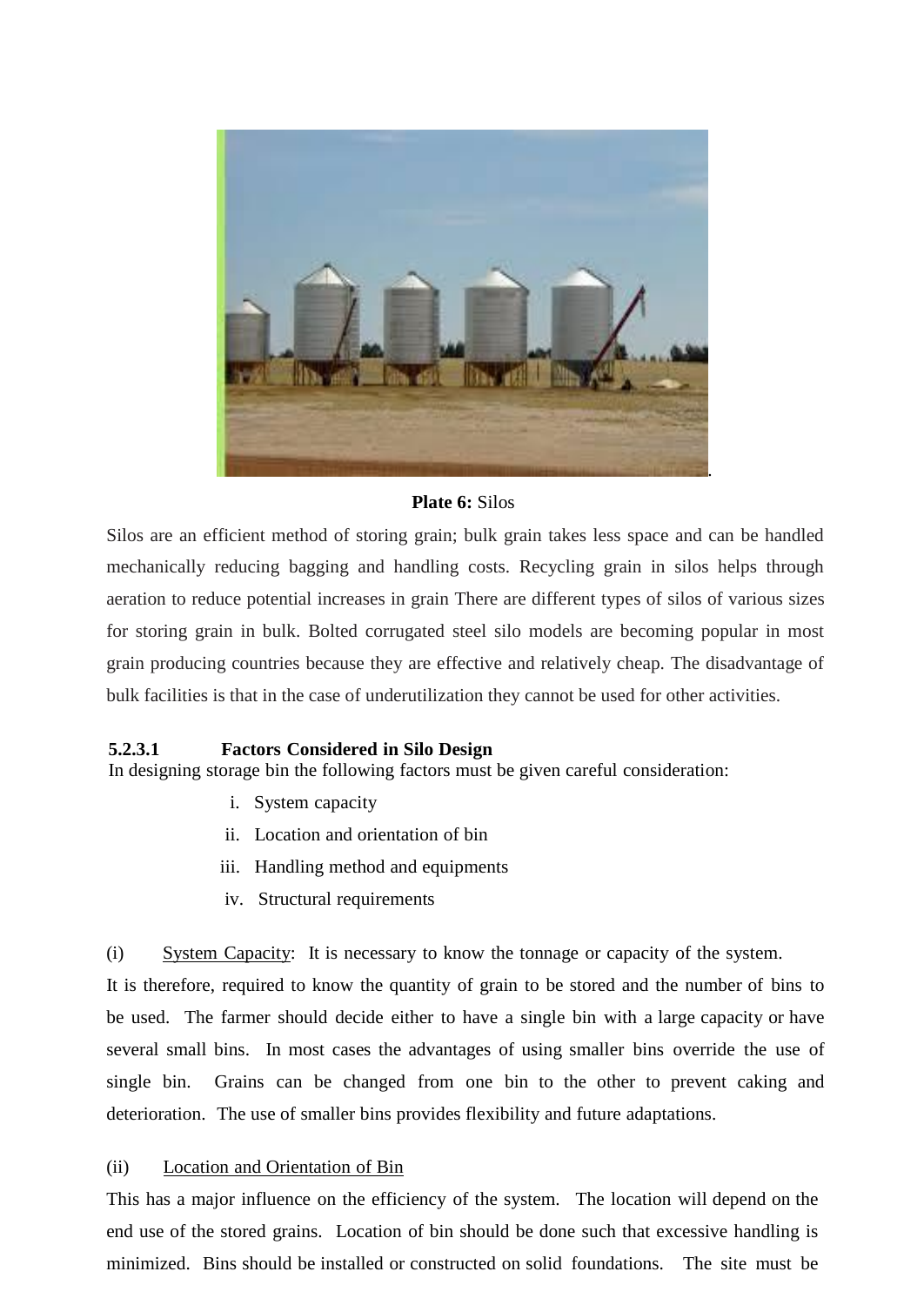accessible even during the rainy periods. There must be adequate supply of power. Storage bin should be sited at about 60m away from residence because of the noise produced by the dryer and handling equipment. Orientation of the bin in relation to wind and storm must be proper. Bin should be located on a well drained land to avoid flooding. Otherwise, the bin should be located on elevated foundation.

#### (iii) Handling Method & Equipment

Bin storage basically requires material handling equipments especially conveyors. These equipments are used in loading and off-loading. Screw conveyors and belt conveyors are especially required. Bins are usually loaded from the top and off- loaded from the bottom. Handling equipment could either be portable or permanent. However, excessive handling equipments should be eliminated to minimize cost.

(iv)Structural Requirements: Storage bin should be able to withstand the various forces acting on it. Bin could have rectangular or circular cross-section but circular bins are preferable because of the lack of corner effect.

Storage structures are classified either as deep bins or shallow bins. Generally, shallow bin is the one which has a depth less than the least lateral dimension of the bin while a deep bin has a depth greater than the least lateral dimension.

Janssen, 1878, studied the pressures in deep bins and established the following relationship:

Where, for a consistent system of units

|                   |          | Lateral pressure                            |  |  |
|-------------------|----------|---------------------------------------------|--|--|
| W                 | $=$      | Grain specific weight                       |  |  |
| $\mu^*$           |          | Coeff of friction b/w grain and bin wall    |  |  |
| $\mathbf R$       | $=$      | area of bin floor divided by the            |  |  |
| perimeter k       |          | ratio of lateral o vertical<br>$=$          |  |  |
| pressure in grain |          |                                             |  |  |
| h                 | $\equiv$ | Depth of grain to point under consideration |  |  |
| F <sub>V</sub>    | $=$      | Vertical wall load per unit perimeter       |  |  |
| P                 | $=$      | Total lateral wall load per unit perimeter  |  |  |
|                   |          |                                             |  |  |

Janssen assumed that k was constant throughout the grain mass in the bin under consideration. Also, for deep bins, the vertical pressure (v) on the floor is determined by the ratio of L & k.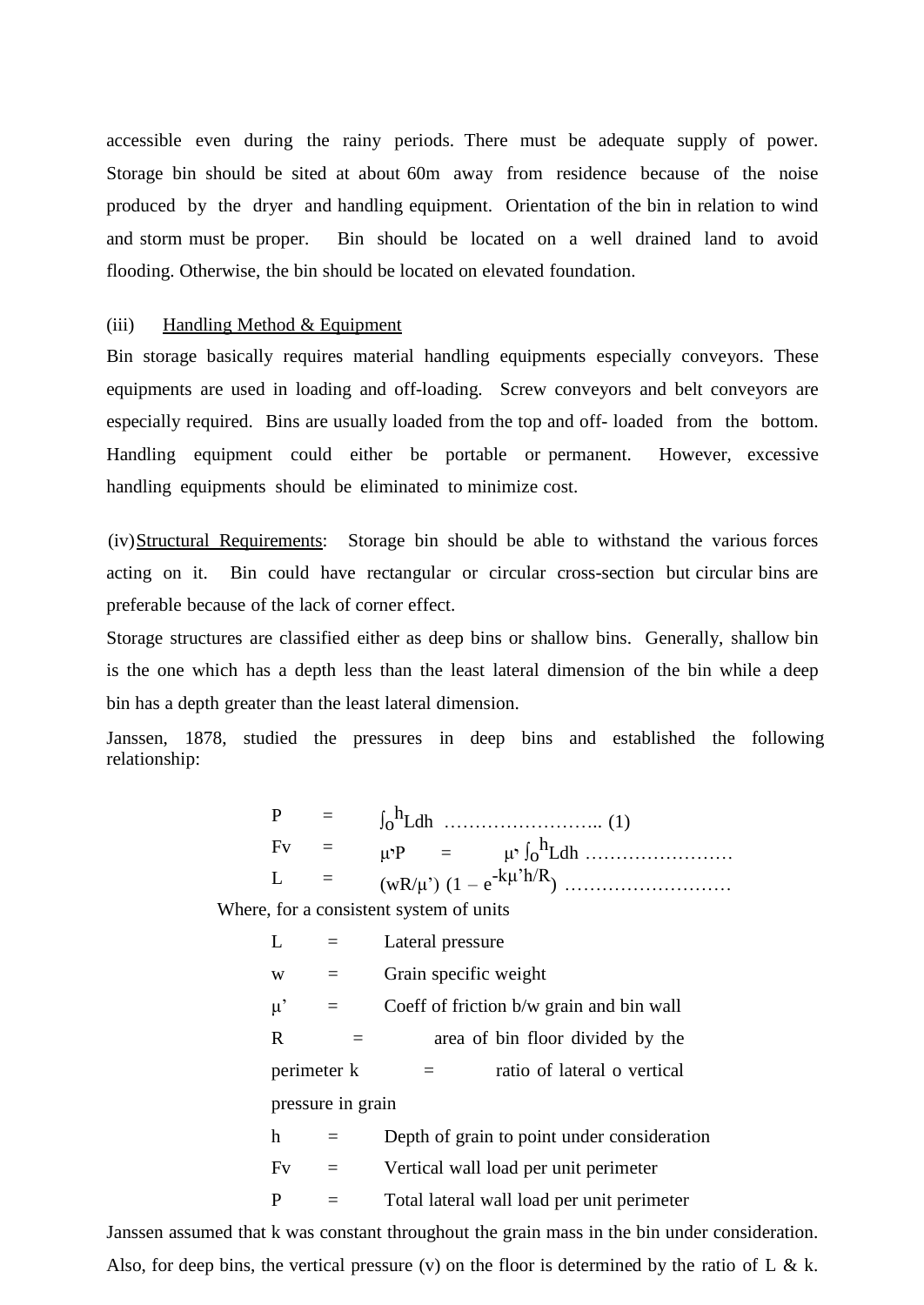Thus, if L is determined for a maximum depth, h, the floor land, V,

per unit area is given by

V = L …….……………. (4) k Note that  $k = 1 - \sin \theta$  …………… (5) where  $\Theta$  is the angle of internal friction. Mostly

 $0.3 \leq k \leq 0.6$ 

Rankine developed the relationship for the pressure in shallow bins. Airy also developed similar equation but Rankine's equation is widely accepted.

Rankine's equation for shallow bins:

L = whk ………………..

(6) The terms are as defined in (3)

Airy's equation for shallow bins:

L = 
$$
\frac{wh}{\sqrt{\mu(\mu + \mu')} + (1 + \mu^2)}
$$
............ (7)

where

$$
\mu = \text{coeff of friction of grain on grain}
$$
\n
$$
\mu' = \text{coeff of friction of grains on bin wall}
$$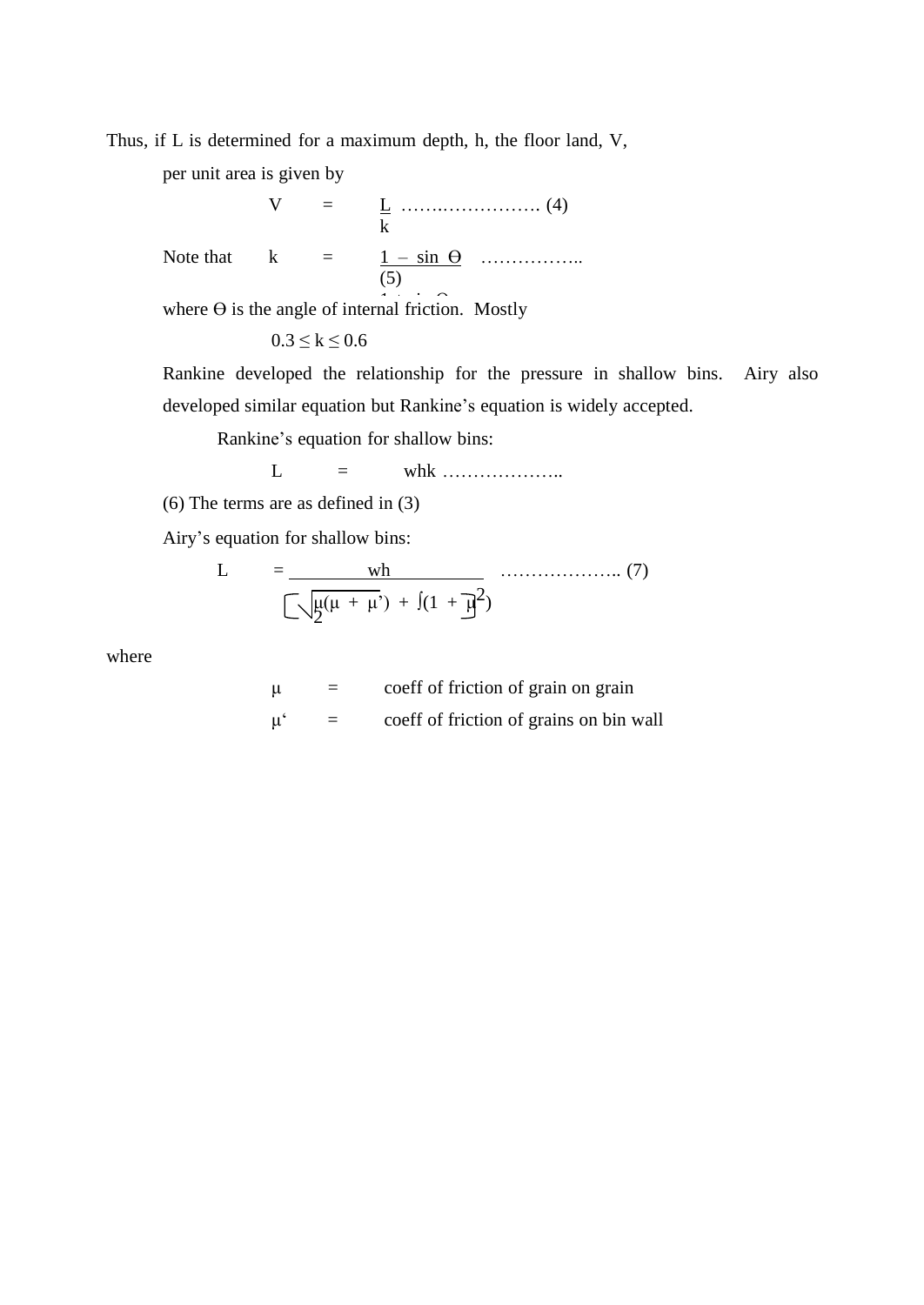Both Rankine and Airy assume pressure to be caused by a sliding wedge of grain and that no surcharge exists. Rankine's equation further assumes that there is no frictional force between the stored grain and the bin wall.

### **Silo Classification**

There are different types of silo. Silo can be classified on the basis of:

- Aeration method/ system
- Material of construction
- Level of technology sophistication
- Structural stability

Based on the aeration method, silo can be classified as:

- Mechanical ventilated silo
- Controlled atmosphere silo
- Hermetic silo
- Gas (nitrogen, oxygen, etc) silo

Based on the material of construction, silo can be classified as:

- Metal (aluminum, steel, etc) silo
- Concrete silo
- Wooden silo
- Mud silo
- Composite silo

Based on the level of technology, silo can be classified as:

- Conventional silo
- Instrumentalized silo
- Computerized/ automated silo

Based on structural stability, silo can be classified as:

- Deep silo
- Shallow silo

#### **Controlled Atmosphere (CA)**

Controlled atmosphere storage system is a general classification that includes all forms of storage structures that have devices for controlling and monitoring the environmental factors (temperature, relative humidity and moisture). Silo, ware house, refrigerator and cold storage could incorporate controlled atmosphere system.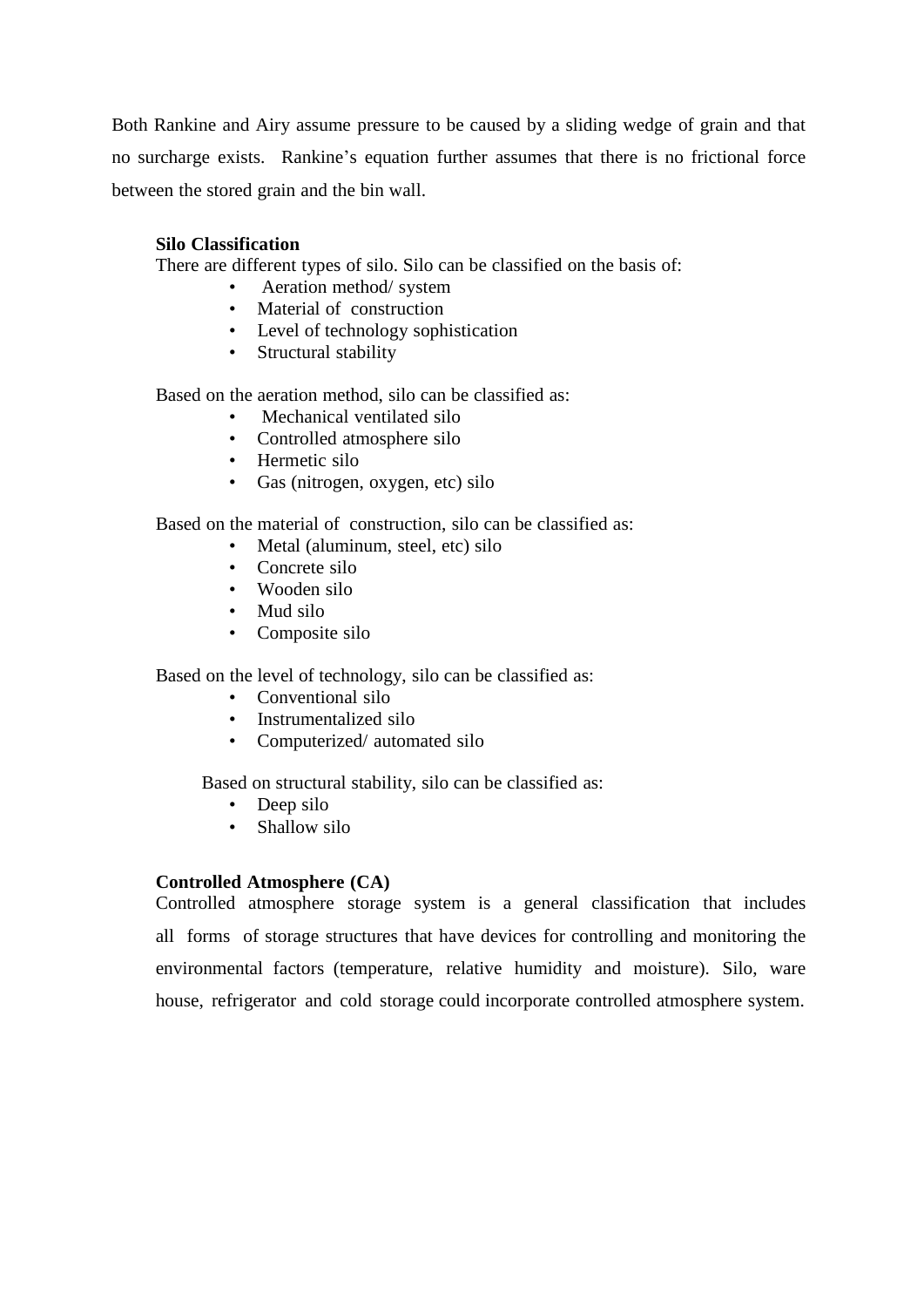

**Plate 7**: Controlled Atmosphere

# **Refrigeration**

Refrigeration is a typical CA system that can operate below atmospheric temperature. The evaporator unit of a refrigerator could depress temperature a little below zero degrees through the aid of R12 gas. A refrigerator is made up of components such as condenser, evaporator, compressor, throttle pipes, fan, thermostat, etc. It is used for the storage of highly perishable crop and food materials

# **Cold Storage**

Cold storage is a CA system that can further depress temperature below that of the refrigerator with the aid of R22 gas and maintain temperature below freezing point for a long time. It has similar components like the refrigerator but more bulky, expensive and could store for relatively longer time. It is recommended for highly perishable product with a high commercial value. Products such as fish, egg, dairy, vegetable, meat and poultry products are recommended for cold storage. The initial cost of cold storage is much. Cold storage operates at reduced temperature and regulated relative humidity. The basic advantages of cold storage include:

- (i) It retards respiration and other metabolic activities.
- (ii) It controls ripening and retards a aging softening, texture and colour change.
- (iii) It preserves color and texture.
- (iv) It retards moisture loss and wilting.
- (v) It controls microbial activities and spoilage.
- (vi) It retards spoiling and other undesirable growths.

The following points must be noted for effective performance of cold storage.

(i) The product must be in a good condition to be fit for cold storage.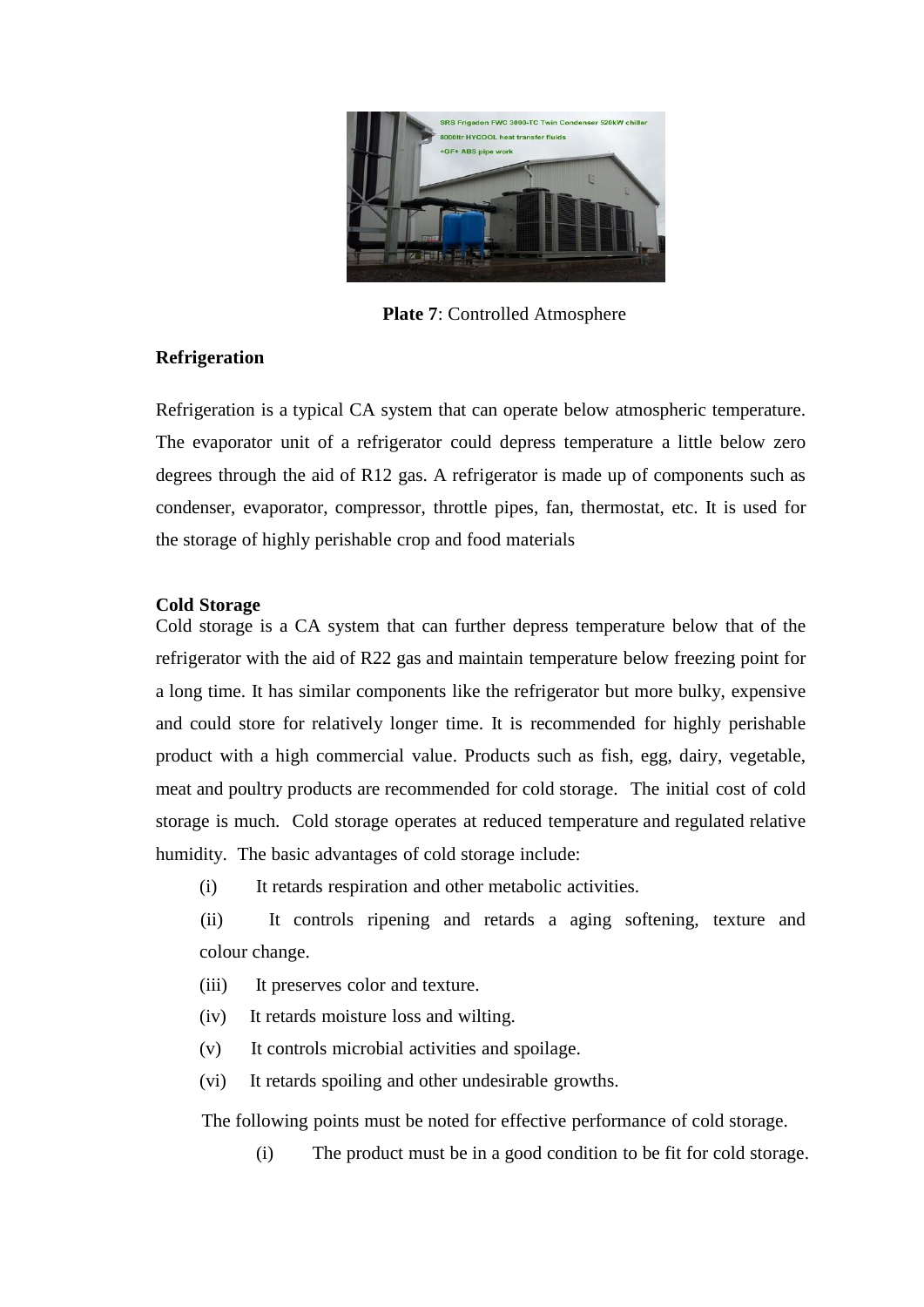- (ii) Product must be stored immediately after harvest. This is to ensure excessive micro-activity is controlled.
- (iii) In-compactable products must not be stored together neither should you store products that do not have the same ripening rate together.

(iv) Once a product chills, it should remain at that temperature before use.

The factors that affect the performance of a cold storage include:

- (i) Temperature of Storage: Temperature in cold storage must be uniform within the chambers for uniform ripening. Constant temperature must be maintained. Temperature variation must be minimized to prevent spoilage. For temperature sensitive products, permissible temperature variation is  $\pm 0.5$ <sup>O</sup>C while for non- sensitive temperature product, the permissible value is  $+1.5^{\circ}$ C.
- (i) Pre-cooling: This is the rapid removal of field heat before storage. It is required for temperature sensitive product, especially fruits. Pre-cooling is achieved either by passing fast cold air through product; or hydro cooling with cold water; or by using ice contact
- (ii) Relative Humidity: Different product could be stored at different relative humidity. Relative humidity affects the keeping quality of product. At low relative humidity, product wilts. It is essential to know the appropriate relative humidity to store your product.
- (iii) Air Circulation and Package Spacing: Packaging should be done in a cold room such that there is a proper air circulation within and around the product. Also a uniform storage conditions must be maintained in the cold room. Other factors such as the respiration rate of product, heat of evolution and the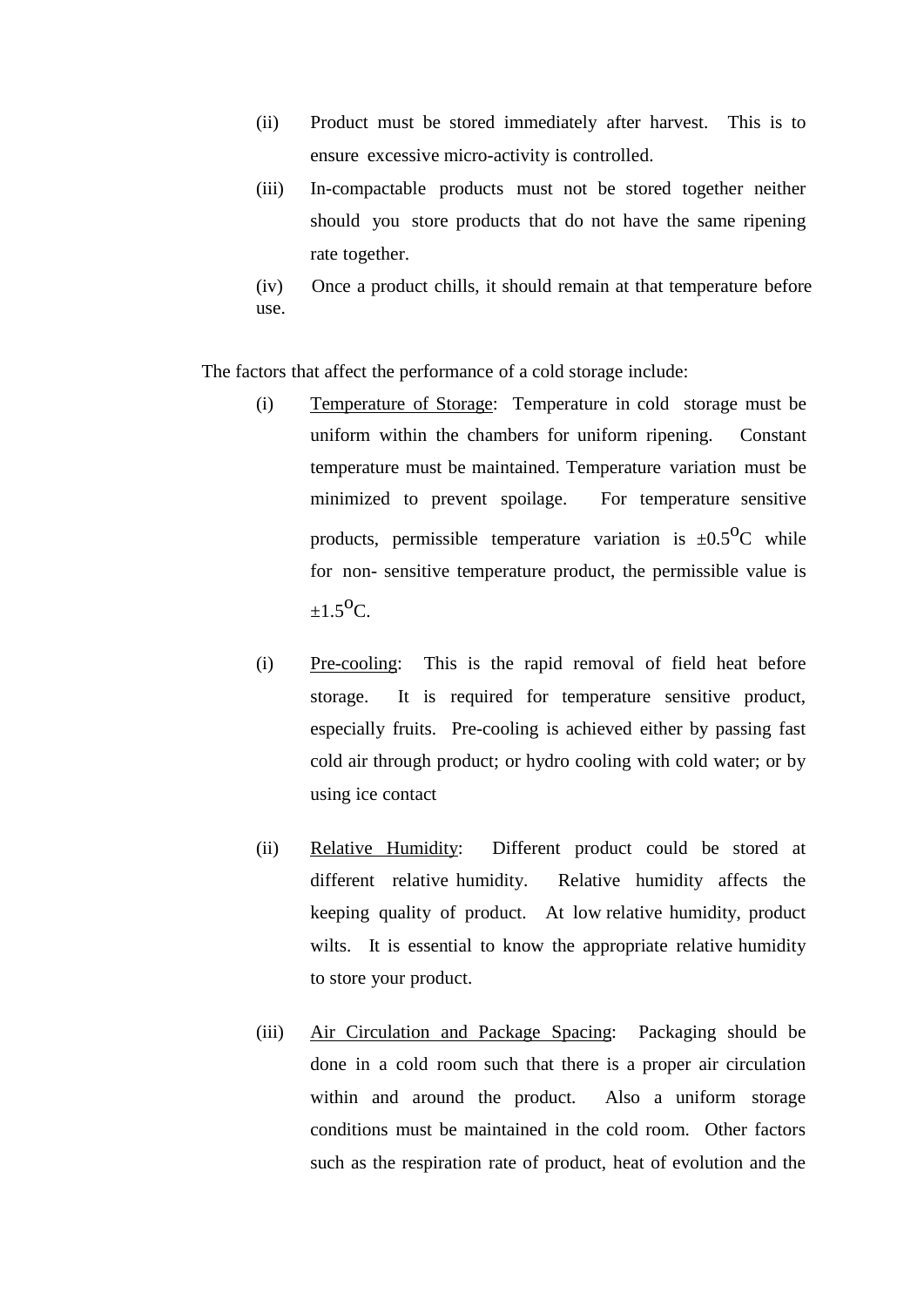refrigeration rate affect the performance of a cold storage.

The following information are essential in the use of cold storage:

- Temperature fluctuations affect temperature sensitive crops. Therefore, keep temperature and storage condition steady and constant
- Pre cool fruits to remove field heat before products are transferred into cold store
- Avoid storing incompatible products
- Ensure adequate ventilation within cold store and use appropriate relative humidity

### **5.2.7 Evaporative Coolant System**

Evaporative coolant system (ECS) is a CA storage system. It slightly depresses temperature below and increases the relative humidity above atmospheric conditions by natural means. It is appropriate for the storage of fruits & vegetables. ECS utilizes the principle of evaporation occurring at the surface of a wet material to produce cooling inside. Wetted padded materials are normally used as medium of evaporation

### **5.2.8 Hermetic and Nitrogen Storage Systems**

Hermetic storage structure prevents air absorption into the stored products in order to disallow metabolic activities of any form by the product, micro organism or insect. Consequently, hot spot, wet spot and moisture build in storage systems are prevented.

Gas (nitrogen, oxygen, etc) storage structure provides devices that allows essential gas such as nitrogen or oxygen to be introduced and preserved in the system in order to prevent ripening or/ and metabolic activities. Some silo and cold storage structures are provided with such facilities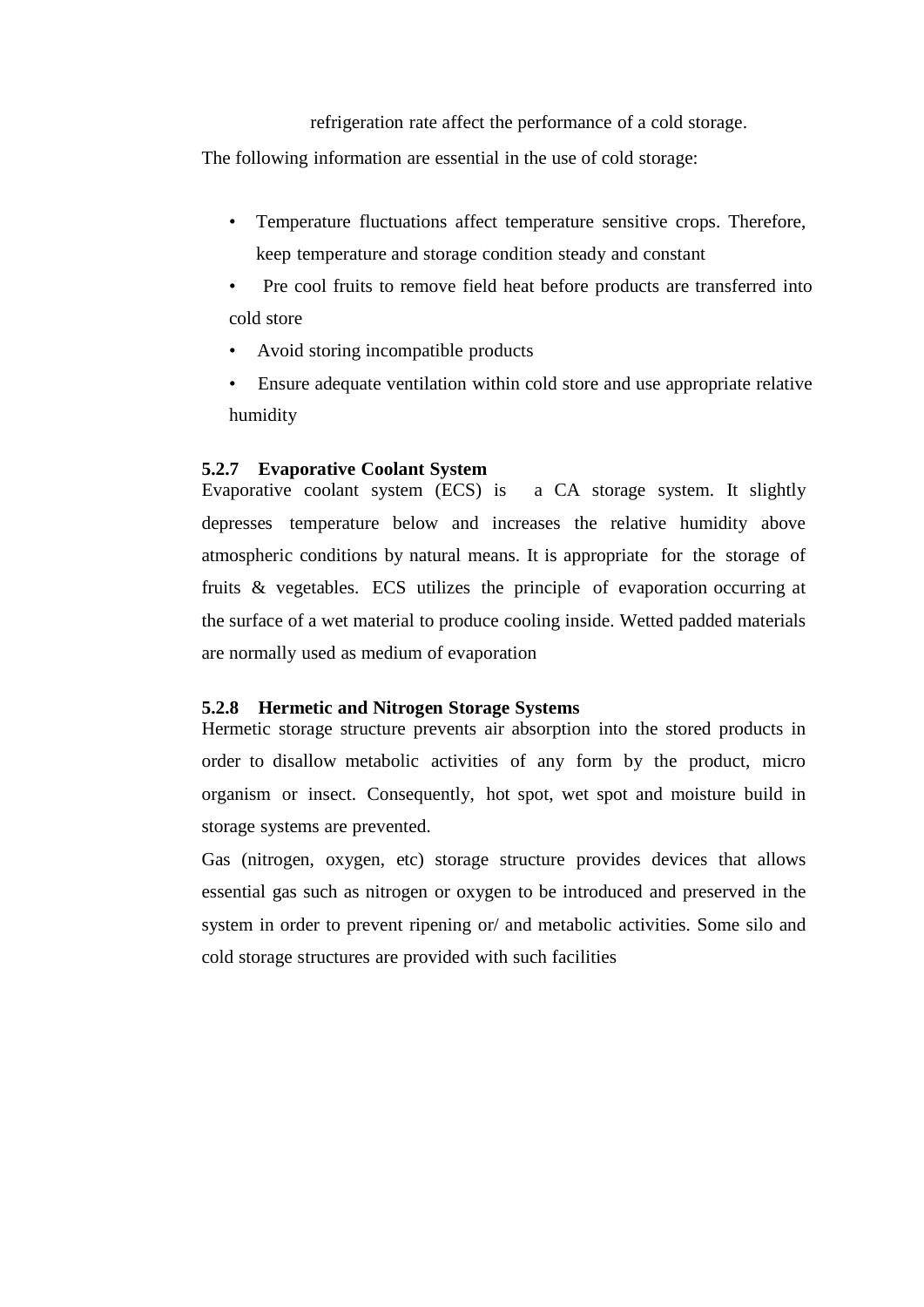#### **DESIGN OF SUITABLE STORAGE SYSTEMS FOR TROPICAL CROPS.**

# ▞<sub>▓</sub>**▊**<sup></sup>▓**◻**<del>▵</del>▕▔▔▔</sub>▗▖<sub></sub><sub></sub>

*+®๎ฃ๛*ฅ®๘ฃฃ๏ ๏๏ ๏๛๛๎ ๙๏๏ ๏๏๏๛๏ฃ๏ ๛๘๏๏๛๛๏๏๘  $\mathbb{Q}$ a 2000 uson 4000a 10,000 a yuson a $\mathbb{Q}$   $0$ %003 $\alpha$  we  $0 \rightarrow 0$  $0000$ a $\approx$  00 00a $\approx$ 0  $\approx$  0 $\approx$  00 $\approx$ 0 $\approx$ 00 $\approx$  **8000 00 00 00 4000 800**   $0.00$ % prosocos crosoco co cocomuna coca **OSU UST OSS OCAO OOOS OOR OO DOOROOR CO დეეტი**დდ**ი ა**რიის რა რისელი დეის რომარი ჯარის გა **300 0000cxx32 <00 0%2 620 09000000**h  $00000$   $\alpha$   $00000$   $\alpha$   $00000$   $\alpha$   $00000$   $\alpha$   $0000000$ 32 600 00000422  $\nabla \phi \otimes \phi$  and  $\nabla \phi$  and  $\nabla \phi$  and  $\nabla \phi$  and  $\nabla \phi$  and  $\nabla \phi$  and  $\nabla \phi$ **30 D & & BOOOC & BOOOC BOOD BOOD AGO 0 % &** 00000342 06 000004 02208  $\times$ 0000342 00021 030000 002 0209 **☞600~500↑ □ ■ 『□ 3009~® 000000 00000** 

#### 6<sup></sup>₩∭♦₩□≏ ▤▤ ▒S•&;∭♦•

 $\sim$ c300a00 c30a a00a00c330 00c303a 00 0aa c30 0 00000m0@ 10 0%% %000x 00000m0 0%0000x0  $000$   $0900$   $030$   $030$ 

**<00am 00 a0000 000 0>>0 m300> 00<>0>>**9@ **ED DOOD® && GAQOD& DAGOD® && DAGOOD& G& 3** 03030 6094 a

 $\sqrt{3}$ หต่อ 00 ฉอง 00 จันที่ 20 จันที่ 00 จันที่ 3อง 0 จันที่ 0 จันที่ 0 00x0<600m ~x00a00 x6 060 <00a a000<> 09 **60200000** 

**G&GOOOO 000&GOOB &OO 0%00 GOGO && 000000& « හි යට්ටාමාවිය මටය හා කාර්ඩ ැනවා නම්ම**විටිලා **මිය** හ ๛ ©©≣ *ၒ*IGox ©OO@©രു๛ฏ ⊠ฺ๛๛ ဢ©O๛® ®ฺ∞©O©ര ဃ๛ 00490§ c30a 02c302a 0009 00c30020 66 092 0

 $\mathbb{R}^{0}$  and  $\mathbb{R}^{0}$  and  $\mathbb{R}^{0}$  and  $\mathbb{R}^{0}$  and  $\mathbb{R}^{0}$  and  $\mathbb{R}^{0}$  and  $\mathbb{R}^{0}$ **֎֍ՠ֎֍֎ՠՠՠՠ֍֎֎ՠՠՠՠՠՠՠՠՠՠՠՠՠՠՠՠ c30000%%0m km c3** 

 00  $0$ csa 00000000003 and  $\sim$  0. 0. 0. 000 00000 000x0m0 00

0000208 00 0000 40 0000a0 0008 000 0000000 ๏ ⊠๛๛®๛๘๏๏๛ ๏๏๛ ๛๘๏ ๏๏ ๙๛ฃ๏๙๛ ๏๛๛๏๛๛๏ ๏  $\overline{0}00000$ 00  $\overline{0}$ 9  $\overline{0}03$ ox ro $\approx$  400 $\overline{0}$  4000  $\approx$   $\sim$  0000  $\approx$   $\approx$  0000  $\approx$   $\approx$  00000  $\approx$ **<00 00 0000 000000000 000000 0000000** ⊠๛๛ ©0000α๛ 3cm0๛® ๛๛ ๏0๙ ๘๑๗๏ ๙๏0๛๏ ๐๏๎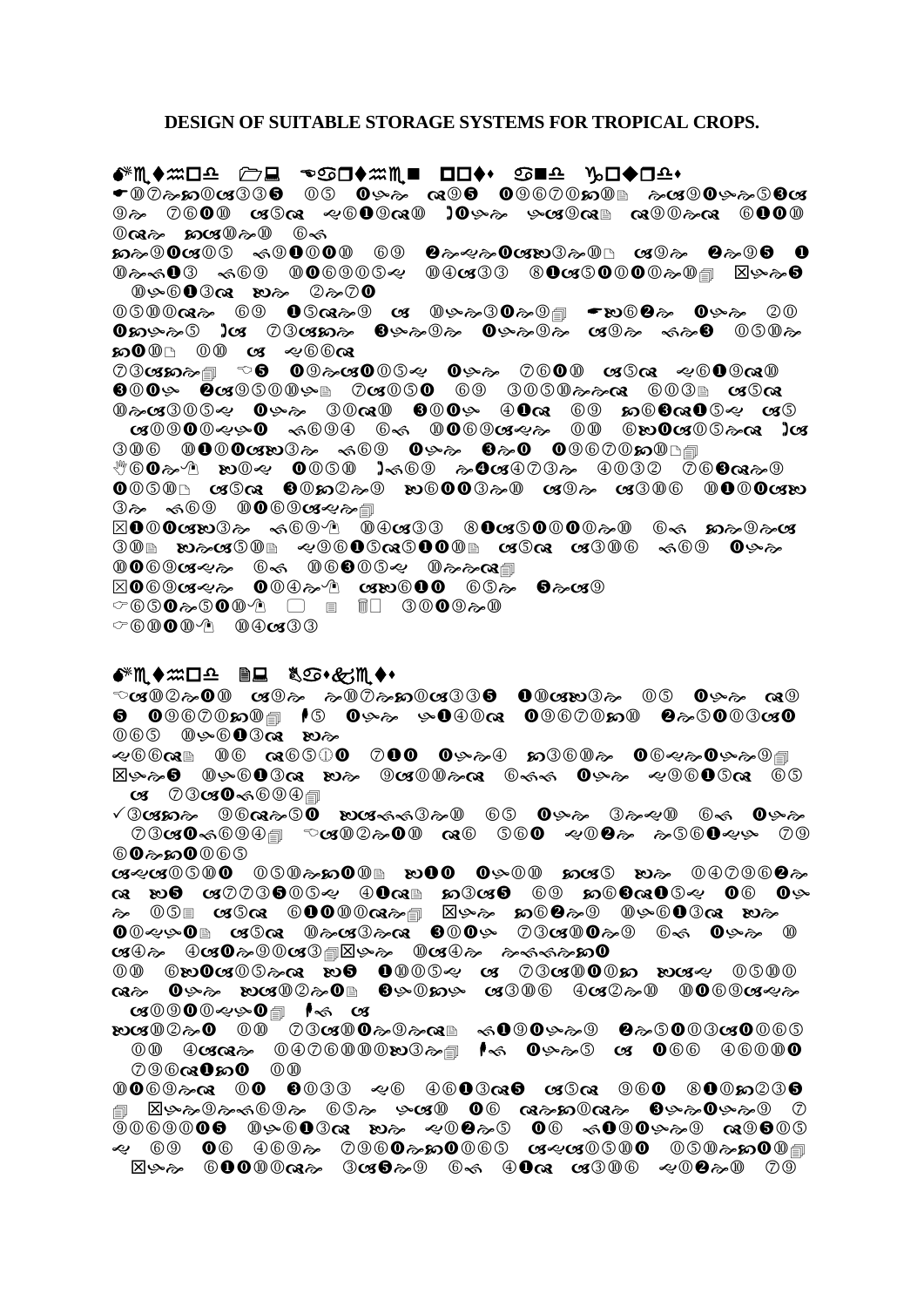$\textcircled{\circ}$ co  $\textcircled{\circ}$  a  $\textcircled{\circ}$   $\textcircled{\circ}$  a  $\textcircled{\circ}$  a  $\textcircled{\circ}$  a  $\textcircled{\circ}$  a  $\textcircled{\circ}$  a  $\textcircled{\circ}$  a  $\textcircled{\circ}$  a  $\textcircled{\circ}$  a  $\textcircled{\circ}$  a  $\textcircled{\circ}$  a  $\textcircled{\circ}$  a  $\textcircled{\circ}$  a  $\textcircled{\circ}$  a  $\textcircled{\circ}$  a  $\textcircled{\circ}$  a  $\textcircled{\circ$  $\alpha$  $@$ ைலை  $0.600$  or  $0.900$  or  $0.9000$  or  $0.900$  or  $0.900$  or  $0.900$  or  $0.900$  or  $0.900$  or  $0.900$  or  $0.900$  or  $0.900$  or  $0.900$  or  $0.900$  or  $0.900$  or  $0.900$  or  $0.900$  or  $0.900$  or  $0.900$  or  $0.900$  or  $0.900$  or **GOQ 400 0**%» 40000  $0.00$ %  $0.000$ %00%0a%a  $0.000$ %00%00%0000 w. **wOOOza moOaOO& 60 OOOa cooxa OOOS Osza e**  $0$ 0000  $\sim$  000 $\sim$  0  $\sim$  2000 $\sim$  000 0 $\sim$  000 0000 **ு செலை கூ**  $0$ %%  $0$ c300@ I< 00 00 00303% 0<  $\sim$ 0c300 00 0%% Q 2220 00 09 092 90002 69 0642 60929 Q Q 6 **80000a00**%m  $\times$ 0000300a < 004 saa0a30a 0000a0a 000 sa600c3 0000% 0~~~~0 00% 000000~0<br>postal dog~^ = = 00000  $\nabla$ 000003422 000224  $\uparrow$  =  $\blacksquare$  0000920 103020003001 02208 400300€ 8030032€ 00330 3203  $0.40$   $0.0000$   $0.0000$ 



*Figure 1: Diagram of an improved basket: plastered with clay and raised off the ground on a platform on poles. 1: traditional grass or reed thatch, 2: clay plaster inside & outside, 3: platform, 4 & 5: baffleson poles, 6: tin with press-on lid (e.g. coffee tin) with bottom removed. Set into wall to provide (insect proof) emptying spout, 7: wooden cover plastered in place and sealed with clay after granary is filled.*

#### 6<sup>\*</sup>M◆<del>第ロで ■■ 6\*</del>5米第M Mロ米8

  $\mathbf{G} \otimes \mathbf{A}$  and  $\mathbf{D} \otimes \mathbf{A}$  and  $\mathbf{D} \otimes \mathbf{A}$  and  $\mathbf{D} \otimes \mathbf{A}$  and  $\mathbf{D} \otimes \mathbf{A}$  and  $\mathbf{D} \otimes \mathbf{A}$  $00000$  and  $\boxtimes$   $\rightarrow$  $\oplus$ colo modo de Cos o colopo de Cos de Cos de Cos de Cos de Cos de Cos de Cos de Cos de Cos de Cos de Cos de Cos de Cos de Cos de Cos de Cos de Cos de Cos de Cos de Cos de Cos de Cos de Cos de Cos de Cos de Cos de Cos d  $\alpha$  0x $\alpha$ 0x 0x $\alpha$ 0 0xx  $\alpha$ 000x 000xx00 x00000  $0 \approx 0$   $\approx 0000$   $X \rightarrow 0$   $\omega$  and  $0 \rightarrow 0$  and  $0 \rightarrow 0$  and  $0 \rightarrow 0$  and  $0 \rightarrow 0$  and  $0 \rightarrow 0$ **฿** ๙0000% 0๛ฃ๛๛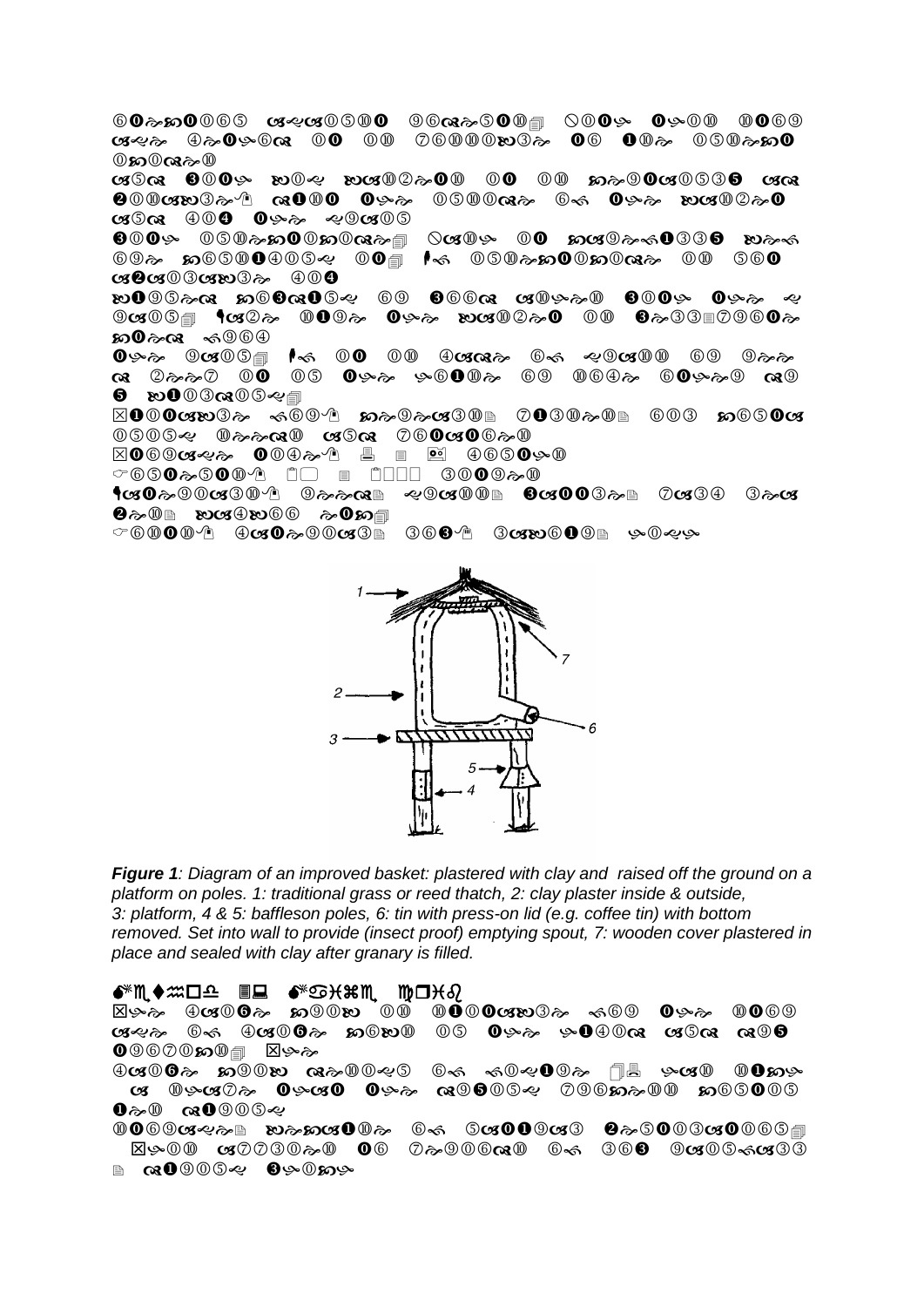$\bullet$ %% @%30000% %0@0@@00 @%%030930 @@@00@ & 2000 月 ※ 日  $\boxtimes$ ଚ୍ଚ୍ଚ ଉତ୍ତା $\boxtimes$  ନ୍ତ୍ର ଉତ୍ତା $\textcircled{\tiny{1}}$  ଓ ବ୍ରତ୍ତା ଓ ବ୍ରତ୍ $\boxtimes$ **გდეემ მე0ჯ 0ჯგ**  $\approx$  0  $\approx$  0  $\gg \approx$  $0.99000$   $\bullet$   $0.94000000$   $\bullet$   $0.9400000$   $\bullet$   $0.9400000$ 00000m0 00 AD m00 0%% x0000% 000m%00 00 0000~00000 cs<cs0000 000~000=  $\mathbb{G}$ & නමහ 10%& 09ශ $\alpha$ 000000ග $\mathbb{G}$  0000&00&00 ග $\mathbb{G}$  ක **<b><b>900**20020  $\circledR$ **அதே தைபெடு**  $0 \rightarrow 0$   $0 \rightarrow \infty$   $0$   $0 \rightarrow \infty$   $0$   $0 \rightarrow \infty$   $0$   $0 \rightarrow \infty$   $0$   $0$   $0 \rightarrow \infty$   $0$   $0$   $0$ 20 000 60002 000≤cm2 0< 000 000 02000 0  $\approx 0.00 \approx 0$   $\approx 0.300$  $0 \rightarrow 0$  . The subsequence  $0 \rightarrow 0$  of  $0$  and  $0 \rightarrow 0$  and  $0 \rightarrow 0$  and  $0 \rightarrow 0$  and  $0 \rightarrow 0$  and  $0 \rightarrow 0$  and  $0 \rightarrow 0$  and  $0 \rightarrow 0$  and  $0 \rightarrow 0$  and  $0 \rightarrow 0$  and  $0 \rightarrow 0$  and  $0 \rightarrow 0$  and  $0 \rightarrow 0$  and  $0 \rightarrow 0$  and  $0 \rightarrow 0$  and  $0 \rightarrow 0$  004 60 960 3604 092 0920000000022 30000m 0  $0$   $0$   $0$   $\sim$   $0$   $\sim$   $0$  $\mathbf 0$  c300 c3000>0>0c30>0 0>> a9005< 0< 0>> 0> c  $90200 = -6020$  $\mathbf{0}$ %%  $\mathbb{Z}_{\geq 0}$  and  $\mathbb{Z}_{\geq 0}$  and  $\mathbb{Z}_{\geq 0}$  and  $\mathbb{Z}_{\geq 0}$  and  $\mathbb{Z}_{\geq 0}$  and  $\mathbb{Z}_{\geq 0}$  $\approx 30$ za  $\theta$ ss **GOQ 00002Q 00 G 0200 0000000000 0G0a**N92  $\Theta$ cola 00 560 7960an0an coros000 0r0a0an  $0 \Leftrightarrow 00000000000$ 00 0%00 0c30a ⊠000c32032 <©©^© @c3002Bc3@@  $\boxtimes$ 00003422 000221  $\parallel$  =  $\parallel$  0000 $\rightarrow$ 0 000 $\rightarrow$ 000 000220  $0$ ைலை  $\sim$  600%000^1  $\Box$  $\Box$  0< 6< 0c300% nore 0%0 0%0 0%00%  $\triangleright$  0  $\circ$  6  $\uparrow$   $\uparrow$   $\Box$   $\circ$   $\uparrow$ **๙ ⊕๘๏๏**๛๛฿  $90000000000$  and  $00000000000$  and  $00000000000$   $000000000000$ ൈ 60-ാകു സ00സം രേക്ക നിരാകു സിക്കുന്ന സമാര സ ൫  $G300000$   $O G30$  $0 \rightarrow 0$   $\sim 0$   $\sim 0$   $\sim 0$   $\sim 0$   $\sim 0$   $\sim 0$   $\sim 0$   $\sim 0$   $\sim 0$   $\sim 0$   $\sim 0$   $\sim 0$   $\sim 0$   $\sim 0$   $\sim 0$   $\sim 0$   $\sim 0$   $\sim 0$   $\sim 0$   $\sim 0$   $\sim 0$   $\sim 0$   $\sim 0$   $\sim 0$   $\sim 0$   $\sim 0$   $\sim 0$   $\sim 0$   $\sim 0$   $\sim 0$   $\sim$  $9$ 0366003  $9$ 030  $09$  090305090  $490$ 0300  $\textcircled{--}$  (6) (10)  $\textcircled{10}$  (10)  $\textcircled{+}$  $0$ 0 4202040 100 m220204004 00  $0$  $\sim$  0cm 0.000 0.000 0.000 0.000 0.000 0.000 0.000 0.000 0.000 0.000 0.000 0.000 0.000 0.000 0.000 0.000 0.000 0.000 0.000 0.000 0.000 0.000 0.000 0.000 0.000 0.000 0.000 0.000 0.000 0.000 0.000 0.000 0.000 0.000 0.000 0.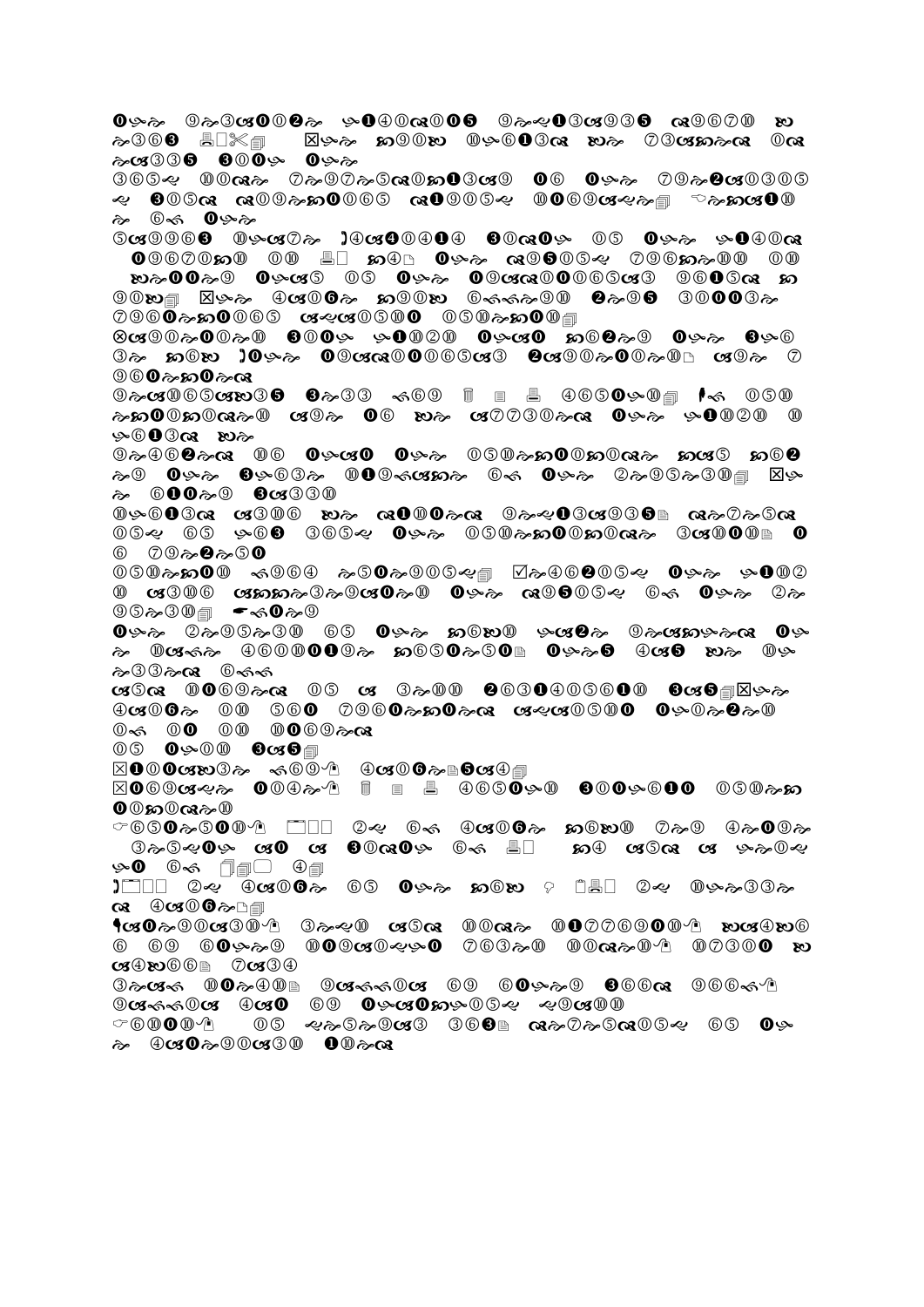

**Figure 2:** *Maize crib made of bamboo.*  $\bullet^*$   $\blacksquare$   $\bullet$   $\mathbb{R}$   $\blacksquare$   $\circ$   $\bullet$   $\bullet$   $\blacksquare$   $\bullet$   $\circ$   $\mathbb{R}$   $\bullet$   $\circ$ 

  $0$ usa $00$   $0$ usa $\sim$   $0$   $\sim$  ao $0$ 00 $0$   $0$   $0$   $00$ us $0$   $0$   $0$ us $\sim$   $0$ usa  $20$  cs92 2002200cs930 0000csr92 409 092 a90 002 0000302 0920 090000 000 m2

  $0$ 00 $\alpha$  r)  $0$  00 00 00 $\alpha$  00 $\alpha$  00 $\alpha$  00 $\alpha$  00 $\alpha$  00 $0$ 00 $\alpha$   $\alpha$   $\alpha$ c300c30 69 69

 $0.000$ a $\sim$ 0  $0.0000$ a  $1.0000$ a  $0.0000$ a  $0.00000$ a  $0.00000$  $\sim$ รร $\sim$ 002 $\alpha$  พลพ $\alpha$ 002 00 ห300 ห33000  $\alpha$ 300 00 ร  $\textcircled{\tiny{100}}$  . Ostable  $\textcircled{\tiny{100}}$  and  $\textcircled{\tiny{100}}$  and  $\textcircled{\tiny{100}}$  and  $\textcircled{\tiny{100}}$ **œ≪œ©\$®O O≫ஃ 6œ**33®≞ œ® ©\$®��O® œ\$œ O�®@  $0 \rightarrow 0$  nos  $\leftrightarrow 0$  0000 0 to  $\leftrightarrow$  0000  $\leftrightarrow$  000 0 to 0 cs  $\textcircled{10}$   $\textcircled{10}$   $\textcircled{10}$   $\textcircled{10}$   $\textcircled{10}$   $\textcircled{10}$   $\textcircled{10}$   $\textcircled{10}$   $\textcircled{10}$   $\textcircled{10}$   $\textcircled{10}$   $\textcircled{10}$   $\textcircled{10}$   $\textcircled{10}$   $\textcircled{10}$   $\textcircled{10}$   $\textcircled{10}$   $\textcircled{10}$   $\textcircled{10}$   $\textcircled{10}$  000 000 WOR 00030000020 00 000 06 000 06 **<200000 ~0000 →0000000 →0000** → 0000 → 00000 → 000000 **w~00\*~**© 0%\* @cgm@@ @@ 0%cg0 cg@@ mcg@ @@@\*  $\mathcal{L}(\mathbb{R})$  and  $\mathbf{0}$  and  $\mathbf{0}$  and  $\mathbf{0}$   $\mathcal{L}(\mathbb{R})$  and  $\mathbf{0}$ 

 ๛๘0 ๛ฃ๛๛ ๛๛๏๏๛๛๛ ๏๛๛ ๛๏๛๛๛๛๛๏๛๛๛๛๏  $0000$ a m $0\rightarrow 0$  were motor motor and motor motor  $00000$  $0$ 0a $\sim$ 00a  $\sim$ a0cs0a $\sim$ a 0 $\sim$  40a)a 0csa00 cs0a 

  $0 \rightarrow 0$   $0 \rightarrow 0$   $0 \rightarrow 0$   $0 \rightarrow 0$   $0$   $0 \rightarrow 0$   $0$   $0 \rightarrow 0$   $0$   $0 \rightarrow 0$   $0$   $0 \rightarrow 0$ 

 $0$ una $0$  und  $\sim$   $0$ una $0 \sim$ a  $0 \sim$   $0$ nos und  $0 \sim$ uno und 0 mx5 000. Ox000&x Ox. 0x. 0xm20 <00 m00000  $\mathbf{0}$  , and  $\mathbf{0}$  and  $\mathbf{0}$  and  $\mathbf{0}$  and  $\mathbf{0}$  and  $\mathbf{0}$  and  $\mathbf{0}$  and  $\mathbf{0}$ **֎֎֎֍֎ՠ՟՟՟֎֎֎ՠՠՠՠՠՠՠՠՠՠՠՠՠՠՠՠ**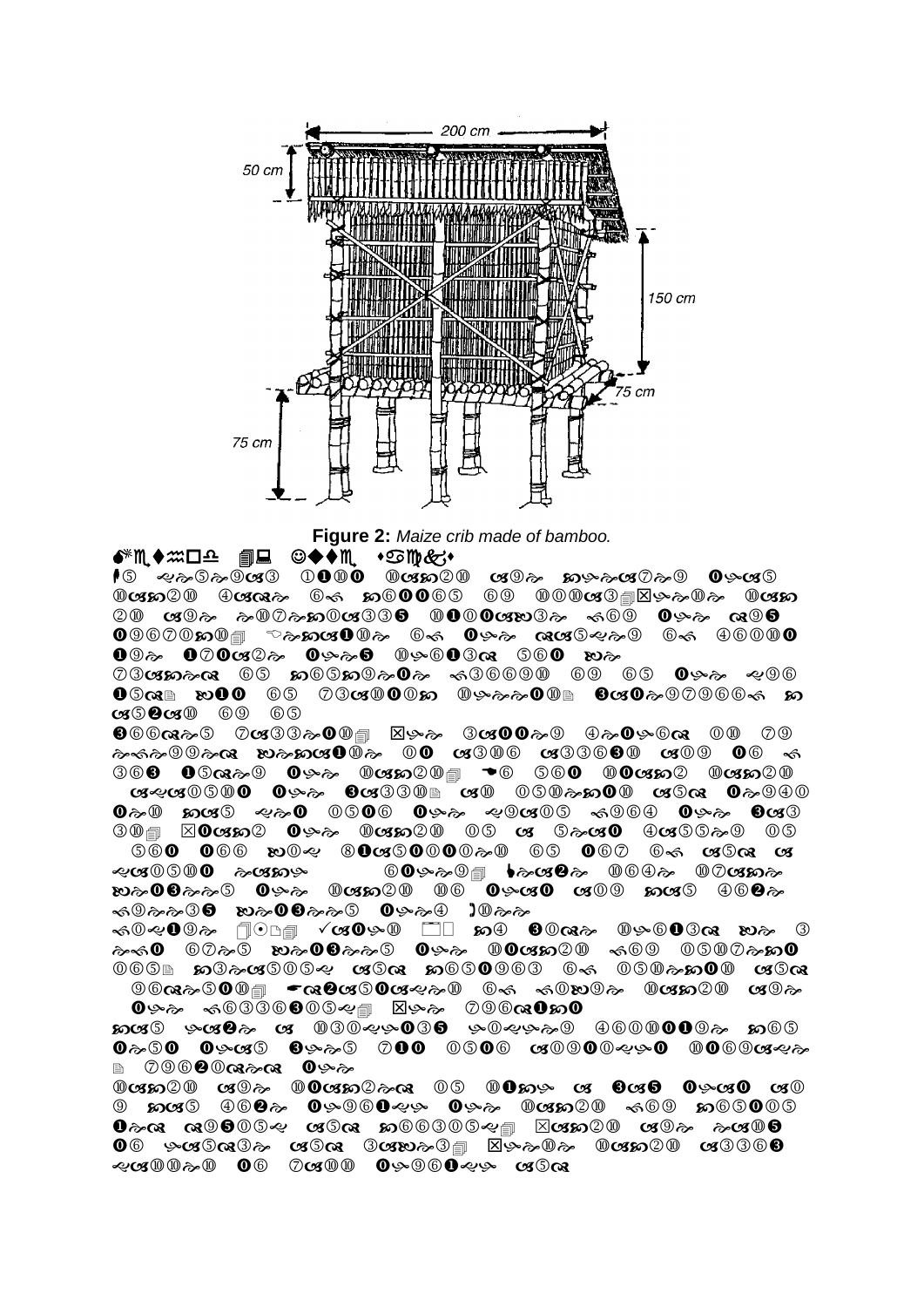$00209 - 03$ 

 $0.00000$ ෨ ®ෟ෬෬0 ෨®0෬®®෧෫ 0ෟ෬ ®0œ෨©∏ ⊠ෟ®® **@000 හස යැ**මරික හම යෙම ගෙන අප

  $20$  a  $0$   $0$   $\sim$   $0$   $\sim$   $0$   $\sim$   $0$   $\sim$   $0$   $\sim$   $0$   $0$   $0$   $\sim$   $0$   $0$   $\sim$   $0$   $0$   $0$   $\sim$   $\sim$ 

  $\bullet$  କରା  $\bullet$  ନାରି ପାର୍ବାର୍ଡିବାର୍ଡି କରା ନାର୍ବାର୍ଡିବାର୍ଡି ରା ନାର୍ବାର୍ଡିବାର୍ଡି ରା ନାର୍ବାର୍ଡି ରା କରା କରା ରାଜ୍ୟ<br>କ909 କରା ପିଷ୍ପର୍ବ କନ୍ଧାର୍ଡିସାର୍କ୍ଷତୀ ।  $\alpha$  000  $\sim$  0  $\rightarrow$  000 $\alpha$ 000 000 0000 0000 0000 0000 **ต00** Need 00 000er00m0ae 00

 **ฺ๛ ๗๐๘๐๙ ๏๏ ๐๗๛๛๗ ๏๘ ๐๏๗๗๏๗๏๛**ฅ



*Figure 3: Pile of sacks on a pallet.*

 $\nabla$ 22602 00000000 002 0020 0000 002 0000000  $0.000$   $\omega$   $\sim$   $0.0000$   $\omega$   $\sim$   $0.000$   $\omega$   $\sim$   $0.000$   $\omega$   $\sim$   $0.000$   $\omega$   $\sim$   $0.000$   $00$ % ต $\approx$ 0 $\approx$ 00  $00$  00 $\text{rad}$  1< 0% 0000 $\text{rad}$  0% 00

**02250 025000300000 022** 002500540 0260030  $\overline{a}$  0%000a w macrosta 0%00 cro $\overline{a}$  w macrosta 0 <del>≼</del> 0ิ,≫∂≽

  $@{\bf G}{\bf G} @ @V{\\ \bf G} @V{\\ \bf G} @V{\\ \bf G} @V{\\ \bf G} @V{\\ \bf G} @V{\\ \bf G} @V{\\ \bf G} @V{\\ \bf G} @V{\\ \bf G} @V{\\ \bf G} @V{\\ \bf G} @V{\\ \bf G} @V{\\ \bf G} @V{\\ \bf G} @V{\\ \bf G} @V{\\ \bf G} @V{\\ \bf G} @V{\\ \bf G} @V{\\ \bf G} @V{\\ \bf G} @V{\\ \bf G} @V{\\ \bf G} @V{\\ \bf G} @V{\\ \bf G} @V{\\ \bf G} @V{\\ \bf G} @V$ **CONSTRATE ROOM ACTS CONTROL AND AND AND ANO CONTROL AND ACTS**   $\mathbf{B}$ യിയെ ഇത്രി മുക റിരിശ്രേക്കു ഡിരി യുതി മുത്രികുറി

  $0$ cor $0 \rightarrow 0$   $\rightarrow 0$   $0 \rightarrow \sim 0$  (coror)  $0 \rightarrow 0$  (coror)  $0 \rightarrow 0$  (coror)  $0 \rightarrow 0$  $\omega$ czn $\omega$  nostaczne w  $\sim$ 

 $0.00$ csmar  $0.0$  Ocsoal au Coos osal Oa $3.00$  csoal  $0.00$  $\alpha$ nt  $\alpha$ ฆ๛ ๘0⊕©**≈**๘0๛๙

00 x m300am m000x00am 00 2003 000am 000a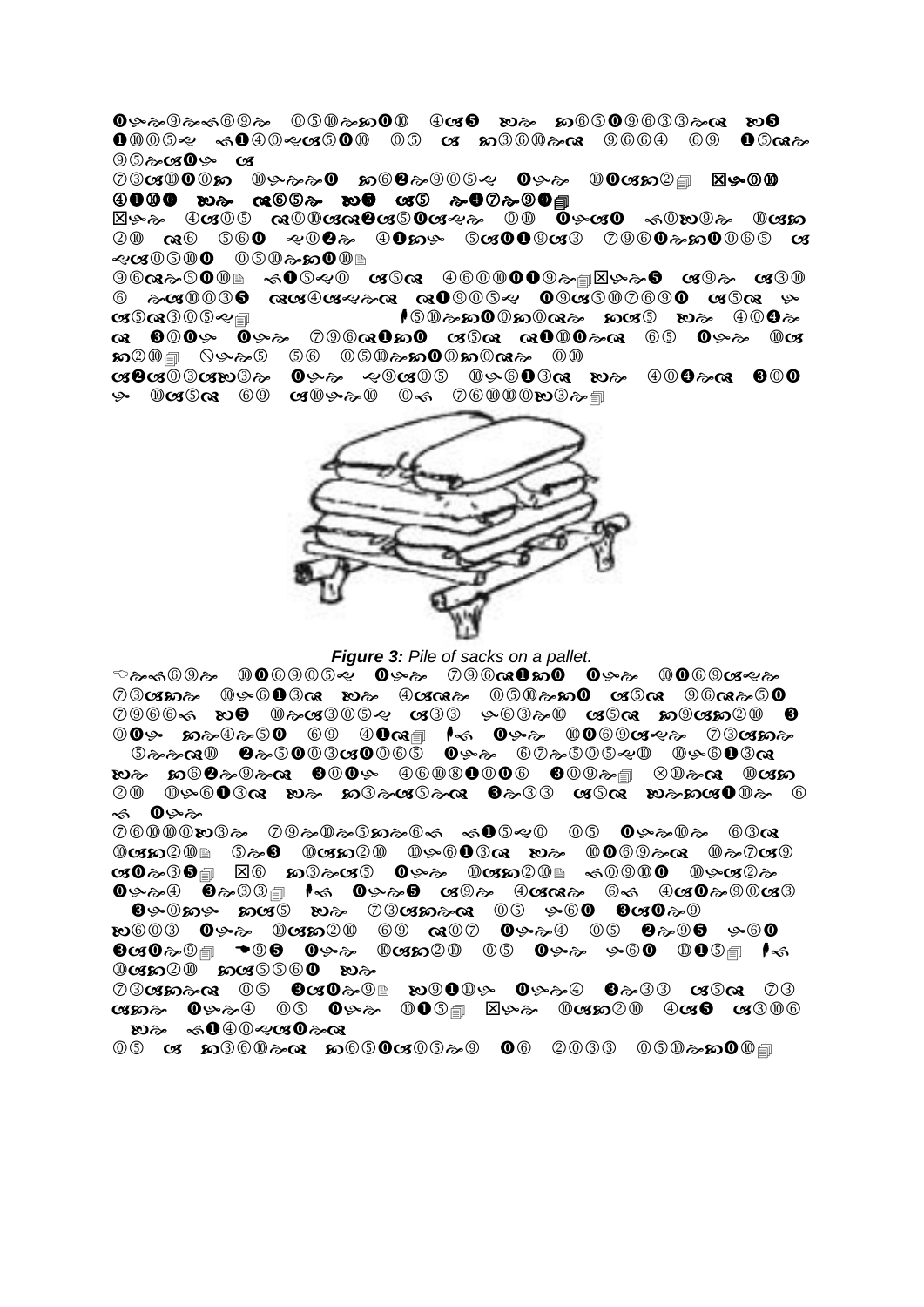

**Figure 4:** Pallet

  $0000$  were  $00$  when  $0$  explored  $0$   $0$   $\ldots$   $0$   $\ldots$   $0$   $\ldots$ ⊠ຯ� ෨©©®�෨®��

 3320 296050000 00 00 00 000 000 000 000 0  $0.03$ 2  $\sim$  0035020 00 0.02  $\sim$  0.020  $\sim$  0.25003002 0.4 0.022 0  $\mathbb{G}$ றைஃcs@ஃ $\alpha$  0000 0ஃ 000ஃற0 cs00cs p0a  $\mathsf{G}$ ெஃற0ஃ $\alpha$ 000x0m~ 0%000x w~ 000000~xB

 $00$ 22x0  $\alpha$  cor  $000$ 20x0  $00$   $00$   $0$   $0$   $\alpha$ 0000004 00 00 GO2030203 005D00 0340505

 00004 00000 000000000

**X0000xe& 000&1 00 00 x 6&x9m a&0&0a00e 0 5 ต00a000600** 

**COOO&OOOA OI E AND 3000&0** 

1~00~90~0000^ 000~™ 000~0™ ~©0006\$™ ~~07 69 6  $0$ %%® 30mcs330 cs0cs03cst03% <0t09%®

### 

 $\sqrt{3}$ cs000m wcse0 cs0a 0000csw3a <60 0000csea 0  $\textcircled{\tiny{9}}$  0%% %000x cs $\textcircled{\tiny{1}}$  aO0 00000m0@  $\textcircled{\tiny{1}}$  x%% 000x0m  $\bm{0}$  , we see the compact  $\bm{0}$  and  $\bm{0}$  and  $\bm{0}$  and  $\bm{0}$  and  $\bm{0}$  and  $\bm{0}$  and  $\bm{0}$ 0000342 6000920 Q00004 00 000000002022 +02 **c30**000@ l← 0ຯ~ 03c3000ත හc3~0 c30~ න300ჯდ 6 ๛ฃฃ )๑๎๎๎๎**಄**෫0ฃ๛ ©๒๒ ๘ฃฃ**๐**ฃ๛๛๏ ฃ๐๛ฃ๘๛๛ ฃฃ ๛ฃ๐๘ **GOO200000 00 0200002GF +300 m200GOO 022**   $\bullet$  09000 000000 0900 pot 02060000 092 000000000 to 000 0000000000000 00 00 00 00 0 **GOOZOZE GORG GOO GA 00GOOOOO 00 000000**  $\sim$ <br  $\sim$  00000000  $\sim$  000  $\sim$  000  $\sim$  000  $\sim$  000  $\sim$  000  $\sim$  000  $\sim$  000  $\sim$  000  $\sim$  000  $\sim$  000  $\sim$  000  $\sim$  000  $\sim$  000  $\sim$  000  $\sim$  000  $\sim$  000  $\sim$  000  $\sim$  000  $\sim$  000  $\sim$  000  $\sim$  000  $\sim$  000 <u>๛©๙ฃ๒ ©๘ ฅ๏๐๏ฃ๛๒ ๏๏ ๐๛๛ ๐๛๏ฅ๏๏๛ฃ๏ ๘๏๙ ๏๐</u> **Q 800% Q 800% C 8000 M**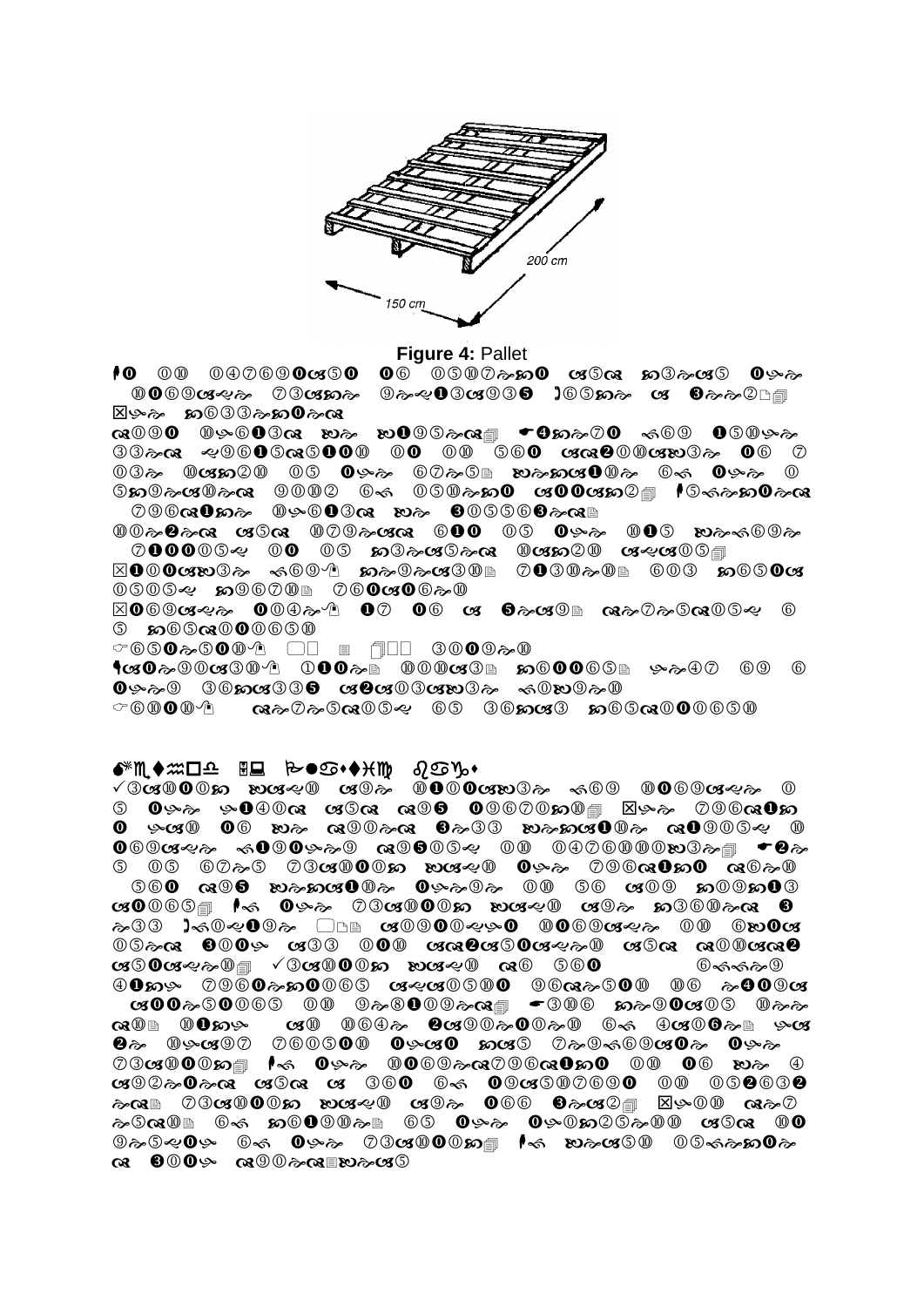$\mathbf{E}$  and  $\mathbf{E}$  and  $\mathbf{E}$  and  $\mathbf{E}$  and  $\mathbf{E}$  and  $\mathbf{E}$  and  $\mathbf{E}$ **∂ამ©3 თ©გ ®0©©გდ ©0 ©® ©©®®©®©გ 0ຯთ0 0ຯ** 2 0002000 0000  $\alpha$ 02 6000 092 ro $\alpha$  1990 ro $\alpha$  ro $\alpha$  ro $\alpha$  002 6202 ro 

 $\mathbf{p}$  and  $\mathbf{p}$  and  $\mathbf{p}$  and  $\mathbf{p}$  and  $\mathbf{p}$  and  $\mathbf{p}$  and  $\mathbf{p}$  and  $\mathbf{p}$  0000a cs40a9 m600000aa a006000a 06 0000cs  $0.0003$ 20  $0.04$ 440  $0.2222$ 2326002 00  $0.00000$ 20  $0.00000$ **42 8000 0000 0002260000206 00 000200** 00000490@ F0 GR8GOG422 06 00G000G9200 00 ๛<u>฿</u> 8%©෨% ⊕α©๛® ෨**%๛**෨©©©**๙ 0**%๛ ෨©©0๛©0® ๛α 0020@ F3020042 022 096a000 000 3000 0090 **๛๛๏ ๛๏๏๏๏ ๏๛๛ ๏๏๏๏๏๛๛๏ ๏๏๏ ๏๏๛๏๏๏๏ ๏๛๏** ๛๛ **©** და მორამართან და მართან და მართან და მართან და მართან და მართან და მართან და მართან და მართან და მართან და მ  $00$   $\alpha$   $\gg$   $\blacksquare$   $\blacksquare$   $\blacksquare$   $\blacksquare$   $\blacksquare$   $\blacksquare$   $\blacksquare$   $\blacksquare$   $\blacksquare$   $\blacksquare$   $\blacksquare$   $\blacksquare$   $\blacksquare$   $\blacksquare$   $\blacksquare$   $\blacksquare$   $\blacksquare$   $\blacksquare$   $\blacksquare$   $\blacksquare$   $\blacksquare$   $\blacksquare$   $\blacksquare$   $\blacksquare$   $\blacksquare$   $\blacksquare$   $\blacksquare$   $\blacksquare$   $\blacksquare$   $\bl$   $\boxtimes$  000 and 3  $\sim$  400  $^\circ$  0000 5  $\sim$  0  $\sim$  0  $\sim$  0  $\sim$  43 0  $\sim$  43 0  $\sim$  00  $\sim$  00  $\sim$  00  $\sim$  00  $\sim$  00  $\sim$  00  $\sim$  00  $\sim$  00  $\sim$  00  $\sim$  00  $\sim$  00  $\sim$  00  $\sim$  00  $\sim$  00  $\sim$  00  $\sim$  00  $\sim$  00  $\sim$  00 **๛ฃ**฿๛ฃ๛๏๏๏๛๛๏๏ฃ๛๛๏๛๛

X00000442 00021 A E E @ 0000040

**COOO&OOO^ OD E FID 3000&0** 

 $\sim$  6000% sustable solves some 00 0s solar 80 usta  $0$ 00 rocs $40$  ros $0$  ro $\alpha$  and  $0$  ros  $0$  ros $\alpha$  ros $\alpha$  $\circledR$ 



#### **Figure 5:**

NOO•HEY ♦*mm DOG•♦Hm QOY ♦D QO&M H♦ GHD♦HYm♦@*  $\sigma \Box \bullet \Delta \bullet \Box \bullet \overbrace{\text{mod} \quad \bullet \text{mod} \quad \bullet \bullet \Box \Box \bullet \bullet \bullet \quad \Box \bullet \text{mod} \land \text{mod} \quad \bullet \text{mod} \quad \bullet \text{mod} \quad \bullet \text{mod} \quad \bullet \text{mod} \quad \bullet \text{mod} \quad \bullet \text{mod} \quad \bullet \text{mod} \quad \bullet \text{mod} \quad \bullet \text{mod} \quad \bullet \text{mod} \quad \bullet \text{mod} \quad \bullet \text{mod} \quad \bullet \text{mod} \quad \bullet \text{mod} \quad \bullet \text{mod} \quad \bullet \text{mod} \quad \bullet \text{mod} \quad$ <u>a</u> ♦*mm xooa 80me, oo xa tood* 

# <sub>◆</sub>\*M◆₩□<del>≏</del> &■ ☜S□◆₩M■ •¥●□•

 $\boxtimes$ 00003422 00 20300920 0000020020 00 04020 0  $0$ und $000$ aa  $00$  Osa  $\alpha$ 00 O $0000$ nda  $\alpha$ sa u $\alpha$  $\sim 0$ 0 00000003 - 00 000 000 0000000 000000